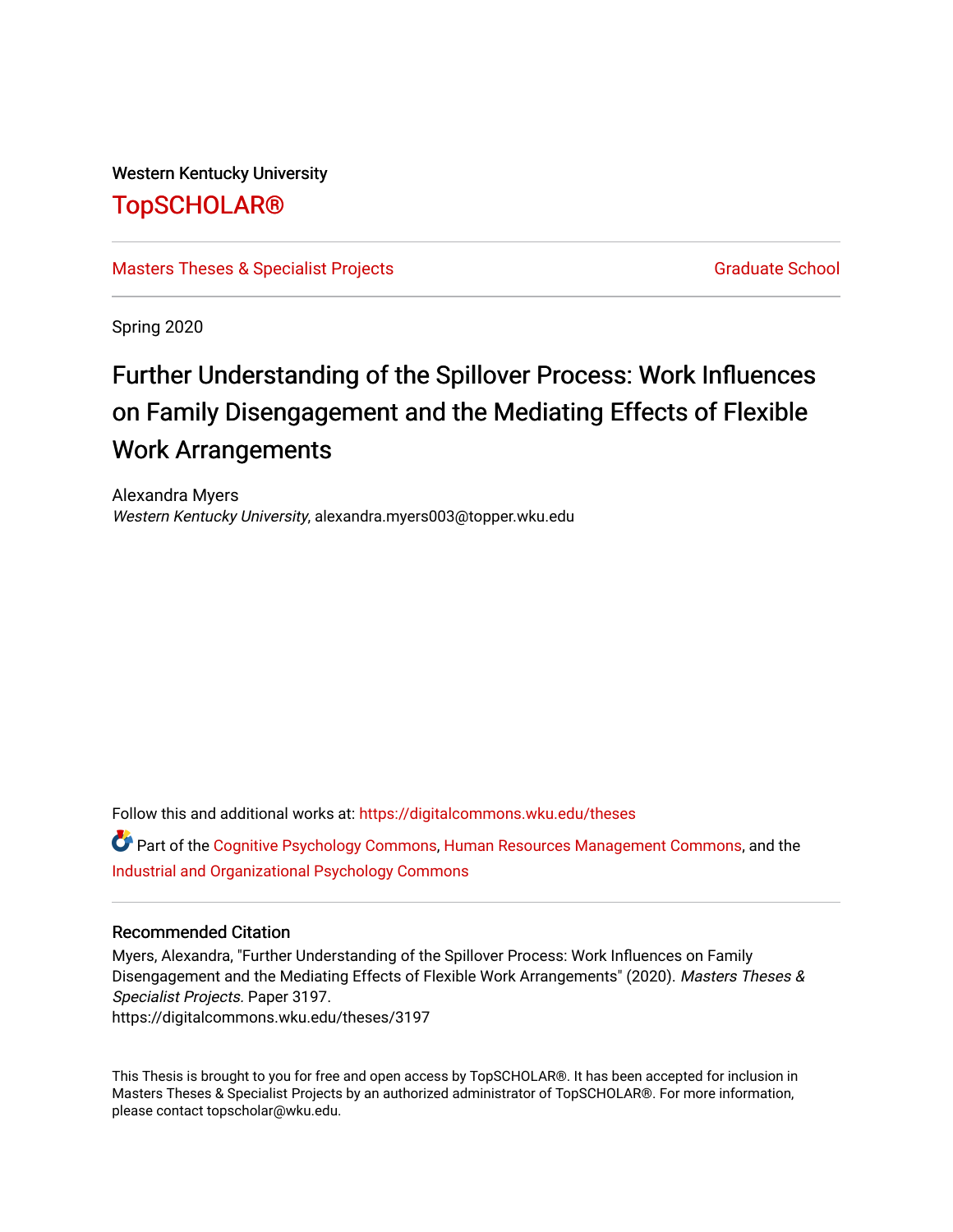# FURTHER UNDERSTANDING OF THE SPILLOVER PROCESS: WORK INFLUENCES ON FAMILY DISENGAGEMENT AND THE MEDIATING EFFECTS OF FLEXIBLE WORK ARRANGEMENTS

A Thesis Presented to The Faculty in the Department of Psychological Sciences Western Kentucky University Bowling Green, Kentucky

> In Partial Fulfillment Of the Requirements for the Degree Master of Science

> > By Alexandra Myers

> > > May 2020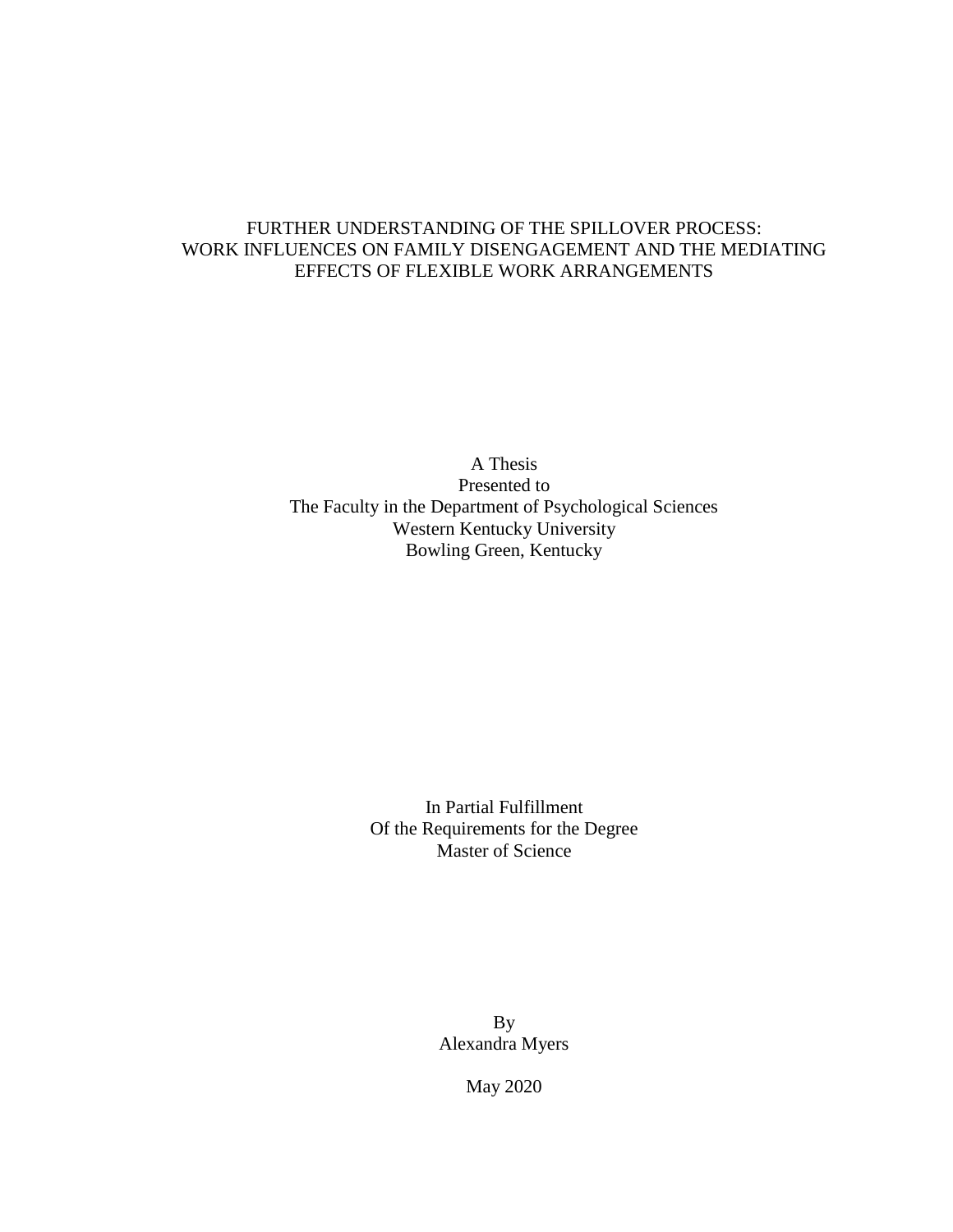## FURTHER UNDERSTANDING OF THE SPILLOVER PROCESS: WORK INFLUENCES ON FAMILY DISENGAGEMENT AND THE MEDIATING EFFECTS OF FLEXIBLE WORK ARRANGEMENTS

'DWH5HFRPPHQGHGBBBBBBBBBBBBBBBBBBBBBB May 1, 2020

Katrina Burch Digitally signed by Katrina Burch

Katrina A. Burch, Director of Thesis Elizabeth Shoenfelt *Digitally signed by Elizabeth Shoenfelt*<br>Date: 2020.05.27 10:23:50 -05'00'

Elizabeth L. Shoenfelt

Reagan Brown Digitally signed by Reagan Brown

Reagan B. Brown

Cheryl D Davis Digitally signed by Cheryl D Davis

Dean, Graduate School Date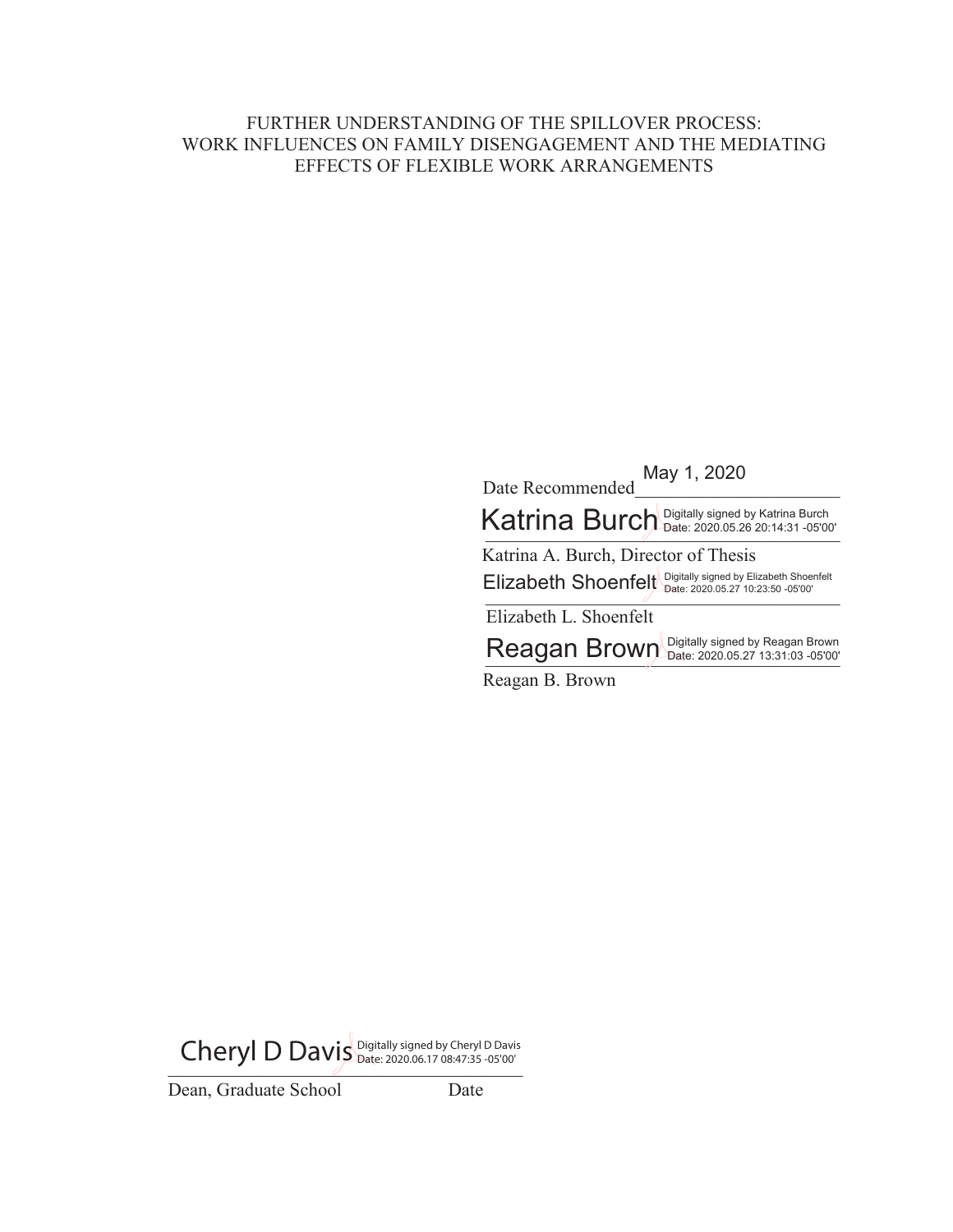# TABLE OF CONTENTS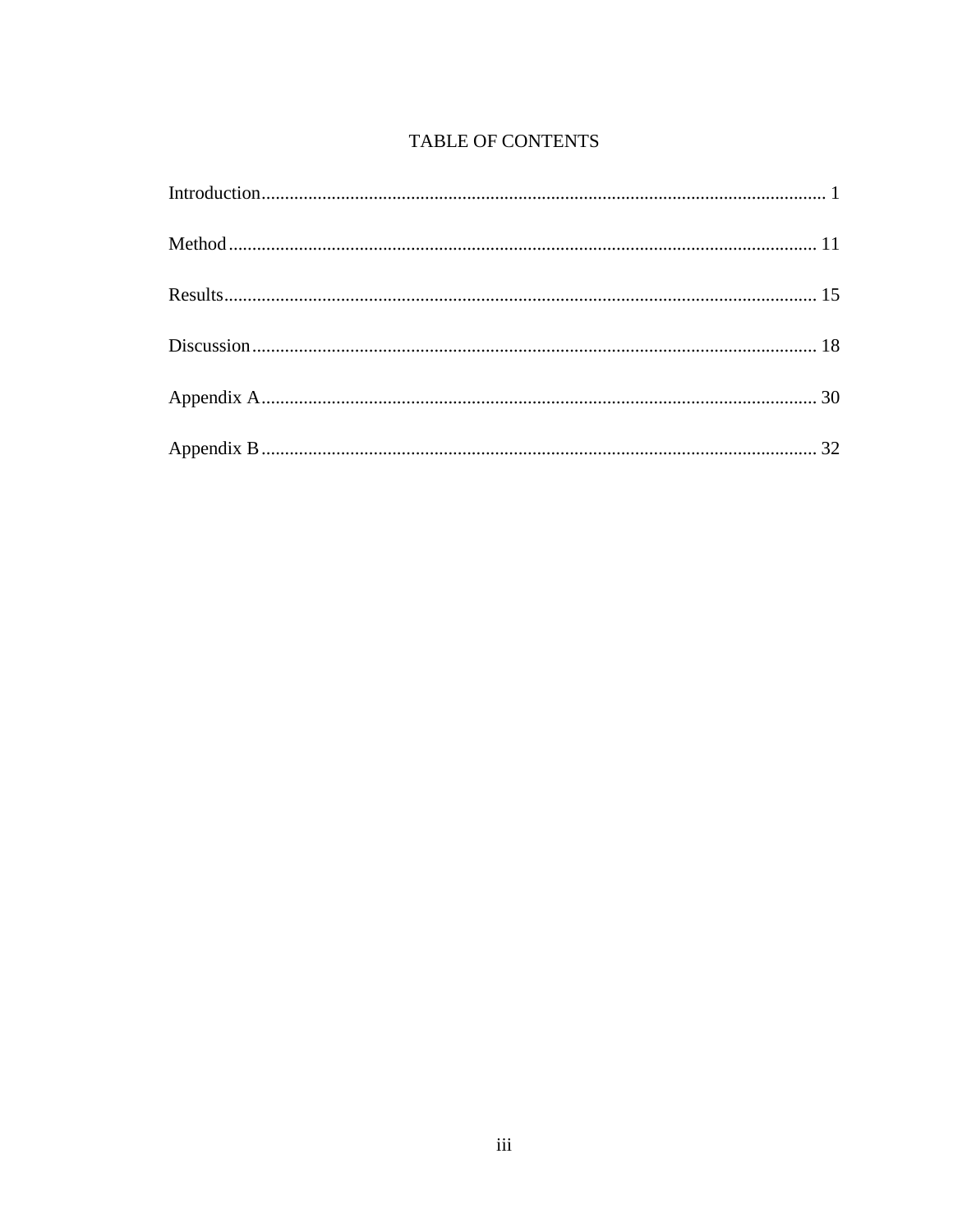## FURTHER UNDERSTANDING OF THE SPILLOVER PROCESS: WORK INFLUENCES ON FAMILY DISENGAGEMENT AND THE MEDIATING EFFECTS OF FLEXIBLE WORK ARRANGEMENTS

| Alexandra Myers                                                            | May 2020 |                             | 32 Pages |
|----------------------------------------------------------------------------|----------|-----------------------------|----------|
| Directed By: Katrina A. Burch, Elizabeth L. Shoenfelt, and Reagan B. Brown |          |                             |          |
| Department of Psychological Sciences                                       |          | Western Kentucky University |          |

Organizations have long sought to determine methods in reducing the work family conflict employees experience in order to improve overall morale as well as producing more efficient and effective employees. My study examined the spillover process from the work to family domain. Specifically, I examined the influence of workrelated affective rumination on family disengagement, mediated by strain-based work-tofamily conflict. I also examined the buffering effects of flexible work arrangements on the relationship between strain-based work-to-family conflict and family disengagement. Utilizing a sample of employees recruited via Amazon's Mechanical Turk and working full-time outside the home, I analyzed the data with a moderated-mediation analysis process macro model 14 (Preacher, Rucker, & Hayes, 2007). Results indicate that there is a partial mediation between work-related affective rumination and family disengagement through strain-based work-to-family conflict. However, the hypothesized moderating effect of flexible work arrangements on family disengagements was not significant. Implications for research and practice are discussed.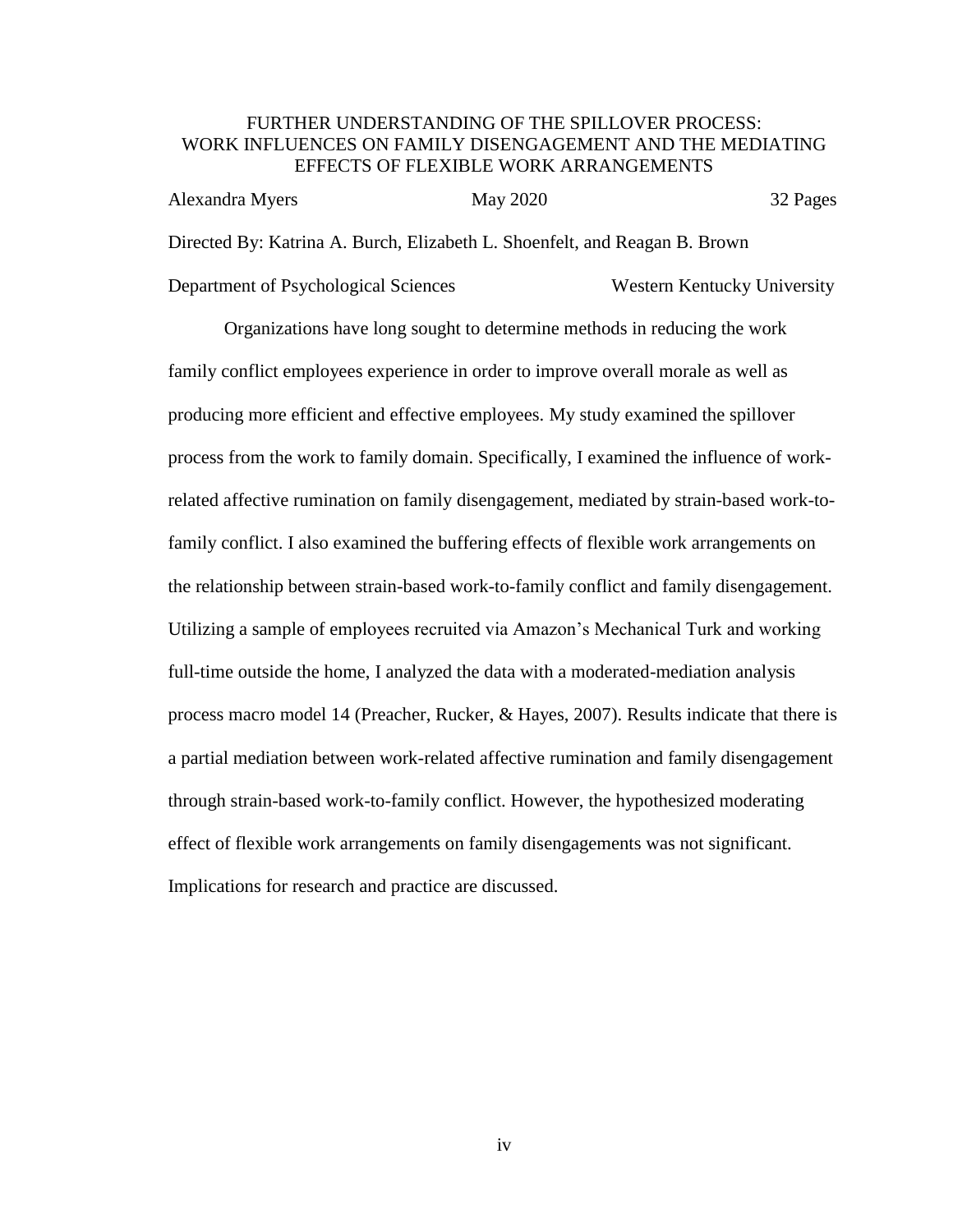#### **Introduction**

<span id="page-5-0"></span>There is a large body of research that examines how individuals manage their work and nonwork roles (e.g., Allen, Herst, Bruck, & Sutton, 2000; Hecht & Allen, 2009), most of which has focused on inter-role conflict. Importantly, the experience of work-to-family conflict (i.e., work interfering with one's family role) has been found to be associated with poor psychological health and emotional exhaustion, as well as intent to turnover and increased absences in the workplace (Boyar, Maertz, & Pearson, 2005; Frone, 2000; Netemeyer, Boles, & McMurrian, 1996). A popular explanation entails the spillover theory, which posits that events and feelings from one domain carry over to other domains (Clark, 2000). More specifically, negative experiences at work carry over into the family domain, creating conflict between the roles as well as adverse individual and organizational outcomes.

While research on work-to-family conflict abounds, research is needed to aid practitioners and academics alike in understanding how the work and home domains influence each other. Understanding the psychosocial and behavioral processes that may transmit negative components of work to employees' home life is not well understood. In addition, the individual strategies that may offset the negative effects of spillover into one's home life are less studied. SIOP's 6th Annual Top 10 Workplace Trends article identify work-life balance interventions as one of the top 10 trends of 2019 (Rebar, 2019), exemplifying the necessity for further research on domain management practices. In addition, findings in the work-family conflict literature are varied as family contextual variables and timeframes are not consistent across study contexts (Repetti & Wang, 2014). Moreover, the work recovery and coping literatures both emphasize psychological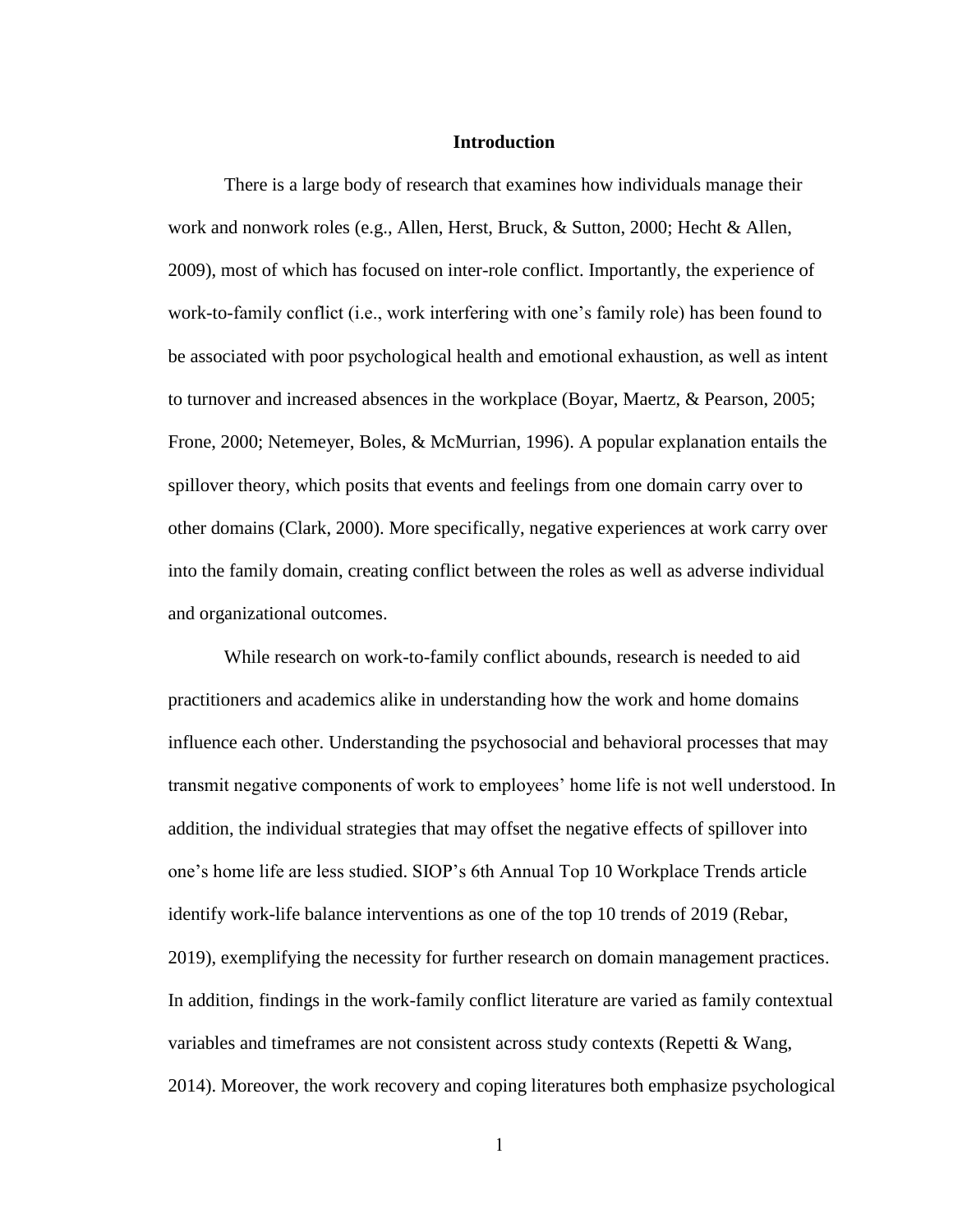disengagement in order to manage the effects of stressors in the work domain, but what happens when this process results in the psychological disengagement from one's family role? The absence of literature on family disengagement reveals a large gap that must be considered.

Essentially, there is a need for studies that examine and delineate the process for how workplace attitudes, behaviors, and experiences influence outcomes in the family domain, as well as boundary conditions that moderate the spillover process (French, Butts, & Allen, 2016).Work-related affective rumination has been conceptualized as a maladaptive coping response to the experience of stressors in the workplace (Sonnentag, & Bayer, 2005). Work-related rumination encompasses employee negative, repetitive thoughts about work-related issues (Sonnentag, & Bayer, 2005). Indeed, research supports that stressful workloads are associated with the inability to psychologically disengage from work during one's evening hours at home (Sonnentag, & Bayer, 2005). When employees experience the inability to psychologically disengage from work while in their family domains, it may influence the perception of work-to-family conflict (i.e., work interfering with family), as employees focus their cognitive and attentional resources on their work rather than their home life (Grandey, 2008). This process may influence employee disengagement from their family domain completely (i.e., family disengagement; Sanz-Vergel, Demerouti, Bakker, & Moreno-Jimenez, 2011), which may lead to detrimental consequences in employee family domain over time (e.g., decrease in relationship satisfaction). However, it is possible and likely that resources may buffer the negative spillover effects of work on one's family domain. Specifically, flexible work arrangements may mitigate the effects of work-to-family conflict and family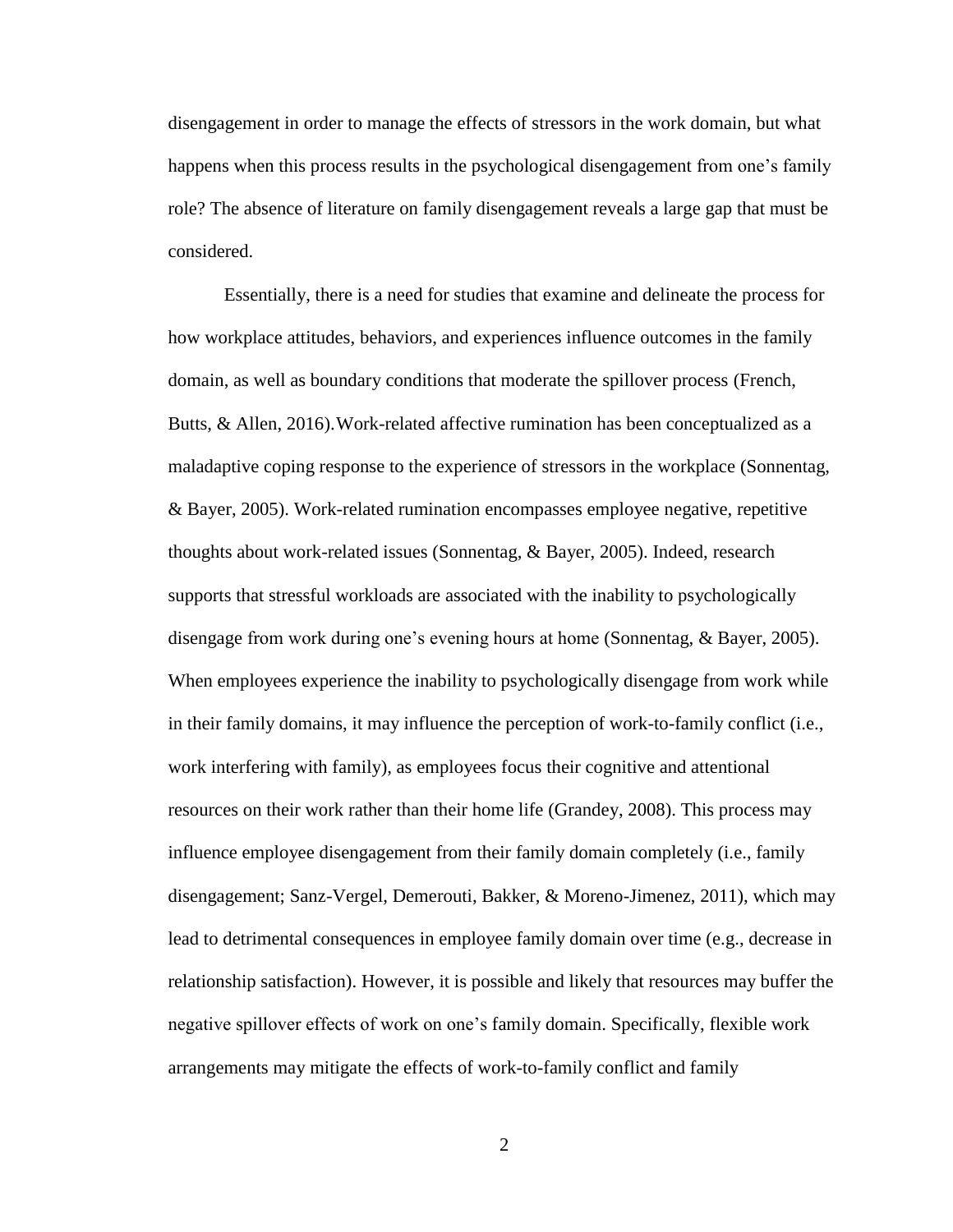disengagement by assisting employees in replenishing resources necessary for fully engaging in one's family domain (Grandey & Cropanzano, 1999).

I examined the spillover relationship between work-related affective rumination and family disengagement through the process of work-to-family conflict. Additionally, I investigated the use of flexible work arrangements (FWAs) within the organization as a boundary condition that modifies the spillover process. My conceptual model is presented in Figure 1.

*Figure 1.* Conceptual Model.



#### **Psychological Disengagement**

Psychological disengagement is defined as one's sense of cognitively being away from a particular domain (Demsky, Ellis, & Fritz, 2014). Conservation of resources (COR) theory posits that individuals strive to keep, protect, and build resources (Hobfoll, 1989). When individuals are unable to maintain resources, they become stressed and seek to replenish them. Research supports the idea that psychological disengagement from the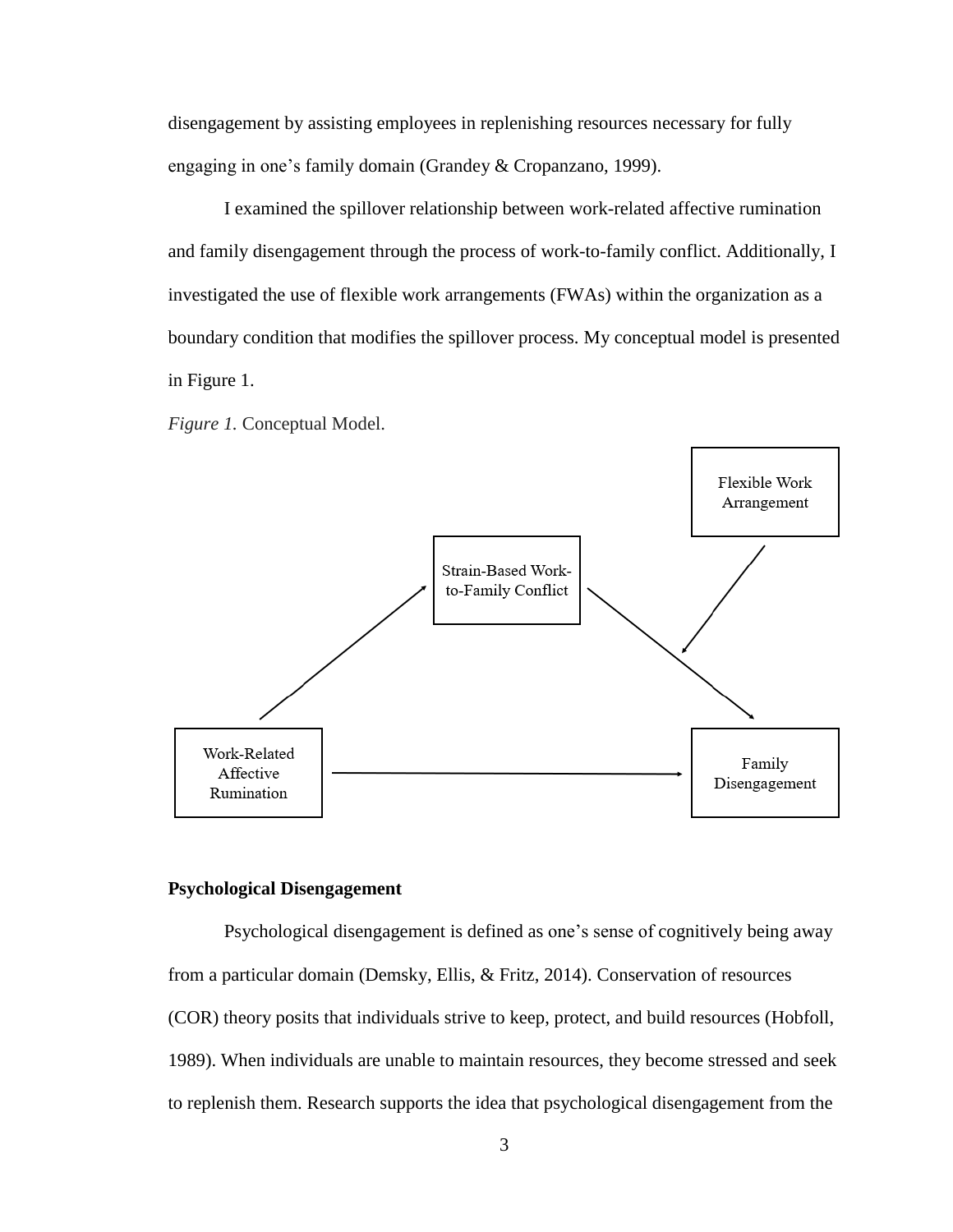work domain is a necessary component of employees' ability to successfully manage the work and family domains, as well as engage in necessary recovery processes (Demsky, Ellis, & Fritz, 2014). Disengaging enables individuals to take a break and restores energy that may have been lost, protecting individuals from psychological risks. In fact, the ability to psychologically disengage is positively associated with one's psychological wellbeing (Sonnentage & Bayer, 2005), as well as vigor and energy in their daily performance at work (Hernández et al., 2013; Sonnentage & Bayer, 2005).

However, individuals who are unable to stop thinking about work-related stressors, such as workload or conflicts between coworkers, may find it impossible to psychologically disengage from work (Sonnentag & Kruel, 2006). These work-related stressors have the potential to encourage spillover from the work domain into the family domain, influencing employee wellbeing. Furthermore, additional factors may make it more or less difficult for individuals to psychologically disengage from work. For example, workload not only consumes one's cognitions with the constant strain of worrying about what needs to be done, but it also interferes physically though time commitments (Sonnentage & Bayer, 2005).

While much of the prior research on psychological disengagement focuses on employee disengagement from work, it is possible and likely that employees can disengage from their family domain. However, little research has investigated the effects of psychologically disengaging from the family domain. Although psychological disengagement is typically conceptualized as a positive coping mechanism to the experience of work-related stressors, psychological disengagement from the family domain may be seen as a negative coping mechanism due its effects on both the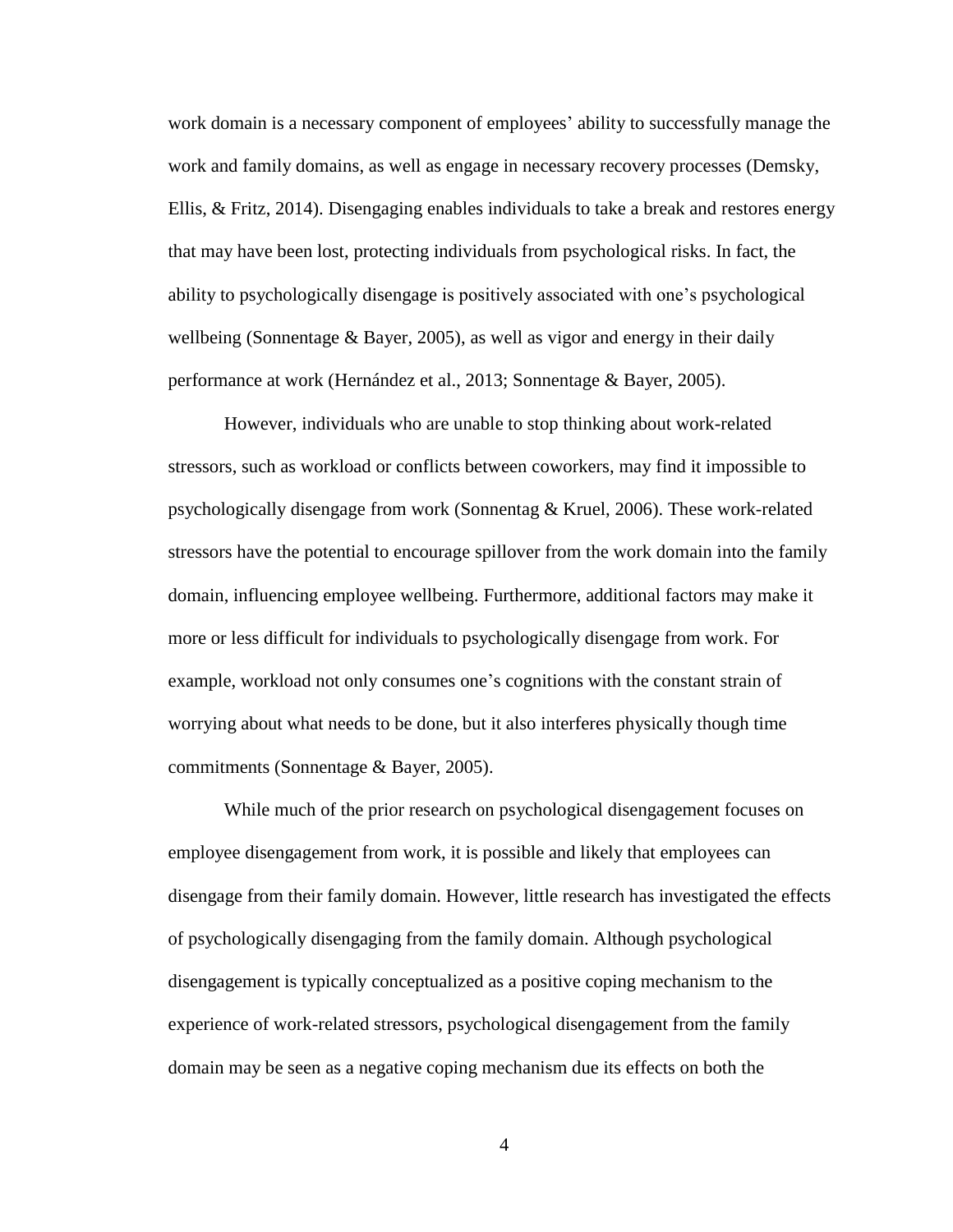individual themselves and those within their family domain (Sanz-Vergel et al., 2011). For example, one may experience a family related issue, such as an argument with a spouse about money, which would evoke the individual to disengage from their family domain in order to cope with the strain they are facing; this then leads to distress within the family domain as the individual is not present to proactively solve and discuss the issue at hand. In addition to family disengagement being a negative coping mechanism to stressors within the family domain, it may also be a negative coping mechanism to the stressors within the work domain. For instance, instead of psychologically disengaging from work to replenish resources lost within that domain, an individual may attempt to replenish their resources by taking attention and cognitions away from the family domain so that they have the resources to further expend their energy within the work domain.

#### **Work-Related Affective Rumination**

Ruminative thoughts can be conceptualized as a cognitive mechanism of spillover from one setting to another due to stressful situations (Maertz & Boyar, 2011). Workrelated affective rumination is an emotion-focused cognitive state in which thoughts about work are intrusive, pervasive, recurrent, and negative (Cropley & Zijlstra, 2011). Research suggests that work-related affective rumination is associated with a variety of detrimental outcomes including depression, anxiety, diminished feelings of control and happiness, and physical symptoms such as fatigue (Querstret & Cropley, 2012). Furthermore, job stress is correlated with work-related affective rumination (Sonnentag & Bayer, 2005). A few examples of stressful events at work that employees may ruminate on include a negative encounter with a co-worker or supervisor, a presentation given, or tasks unfinished. Additionally, ruminative thoughts do not always pertain to the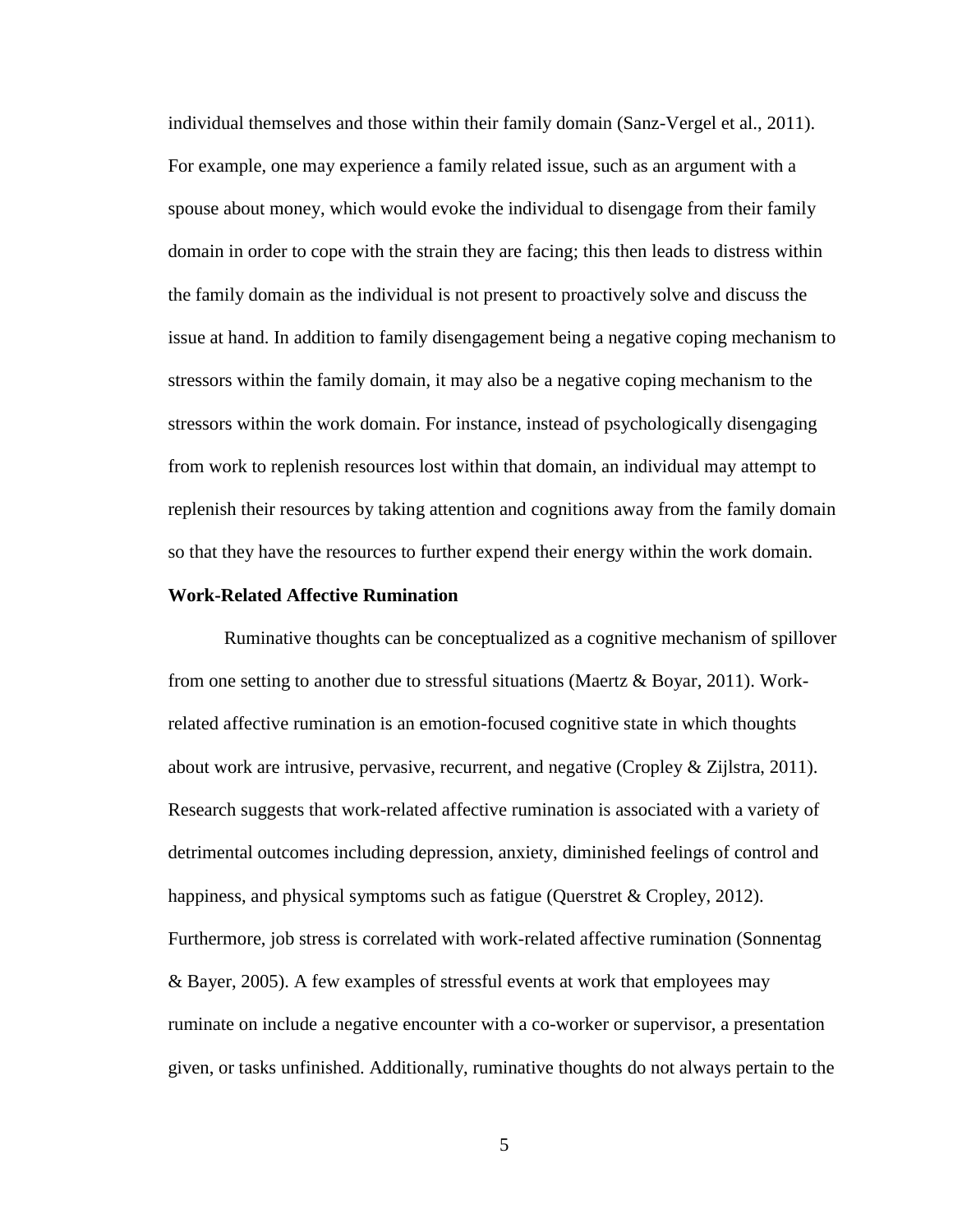past, they can also be about the future, for instance, job security. Therefore, work-related affective rumination is conceptualized as a maladaptive coping response to stressors at work (Demsky, Ellis, & Fritz, 2014). Work-related affective rumination is detrimental to the wellbeing of employees because it enables negative spillover from the work domain to the family domain.

In accordance with the COR theory, work-related affective rumination can be thought of as a depletion of resources, specifically cognitive resources, as one focuses their attention and cognitive energy on negative thoughts about work. One mechanism for replenishing resources is psychological disengagement; however, if an individual is unable to disengage from their work domain due to ruminative thoughts, they will have to replenish those lost resources using alternative methods. One such alternative method may be to psychologically disengage from the family domain in order to conserve and restore resources (Sonnentag & Kruel, 2006). In addition, the resource drain model postulates a negative relationship between work and family. Specifically, the use of resources such as time, energy, and attention in one domain reduces the availability of these same resources for use in another domain (Frone, 2003). Thus, work-related affective rumination depletes cognitive resources within the work domain; therefore, individuals may compensate and replenish these lost resources by disengaging from the family domain. Therefore, I hypothesize that:

*Hypothesis 1: Work-related affective rumination will be positively associated with disengagement from one's family role.* 

#### **The Mediating Role of Work-to-Family Conflict**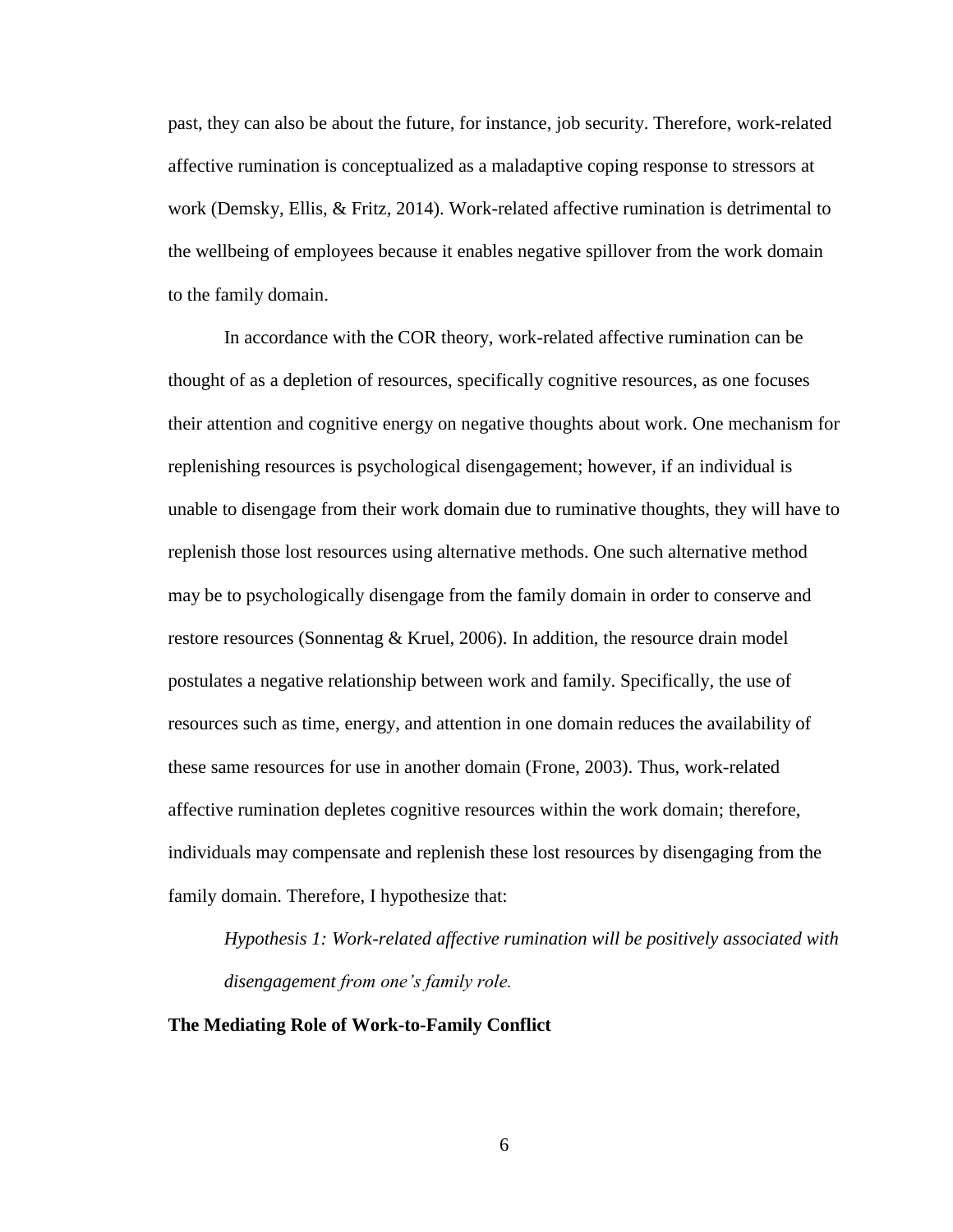Boundary theory focuses on how individuals take on multiple roles, which are self-constructed and clearly defined by core features (i.e., work and family domains) in order to simplify and classify the world around them (Ashford, Kreiner, & Fugate, 2000). Unfortunately, these roles may overlap and cause distress. Work-family conflict occurs when there is inter-role conflict in which the role pressures from work and family are mutually incompatible (Greenhaus & Beutell, 1985). This incompatibility results in stress for employees, which can negatively impact factors such as job satisfaction, organizational commitment, intent to turnover, absenteeism, job performance, career satisfaction, and career success (Ahmad, 2008; Allen, Herst, Bruck, & Sutton, 2000). In addition, work-family conflict is bidirectional. Work can interfere with family (i.e., workto-family conflict, or WFC) and family can interfere with work (i.e., family-to-work conflict, or FWC; Frone, 2003). In order to avoid the negative outcomes associated with work-family conflict, employers may adjust workplace policies (e.g., flexible work arrangements) because it would be unrealistic for organizations to change aspects of an employee's family domain (i.e., family-to-work conflict).

Work-to-family conflict encompasses both time- and strain-based components. Time-based conflict occurs when time invested in one role prevents one from participating in another role (Frone, 2003; Houlfort, Philippe, Bourdeau, & Leduc, 2018). For example, one may stay at work for long periods of time, which therefore reduces the amount of time allotted for the family domain. Strain based work family conflict occurs at a cognitive level in which strain from one domain interferes with the thoughts in the other domain (Frone, 2003; Houlfort et at., 2018). For instance, an individual may ruminate on a strain inducing situation from work, which then impairs that individual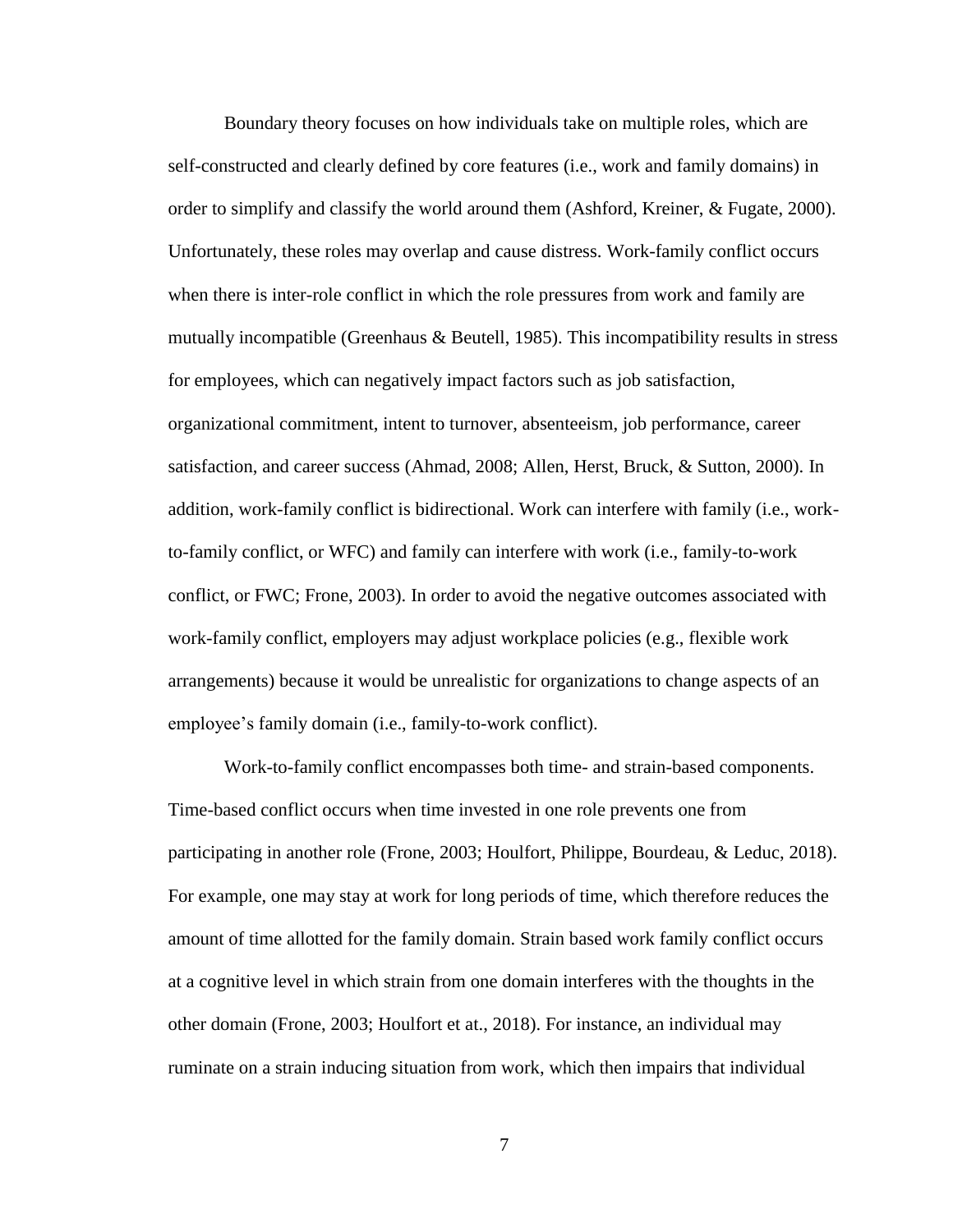from giving their full attention to the family domain. My research specifically focuses on strain-based work-to-family conflict due to the cognitive focus, as work-related affective rumination and family disengagement occur at a cognitive level.

Work-related affective rumination is important to consider in the spillover process between the work and family domains, as it can significantly impair one's ability to disengage from the work context, thereby facilitating the perception of work-to-family conflict. Affective events theory (AET; Weiss & Cropanzano, 1996) posits that negative workplace events are emotionally charged, which may trigger perseverative thinking about work, thus influencing the perception that work is interfering with time and thoughts that could otherwise be devoted to one's family and home life (i.e., work-tofamily conflict). Research suggests that negative work events may stimulate behavior changes, such as the inability to disengage from work, thus increasing the potential that work interferes with family (e.g., Grandey, 2008; Greenhaus & Beutell, 1985). What's more, this negative process could be triggered by the cognitive distraction that is workrelated affective rumination. Thereby, extending to the resource drain model, the resources consumed from work-related affective rumination reduce the availability of resources for managing work family conflict. Therefore, I hypothesize that:

*Hypothesis 2: Work-related affective rumination will be positively associated to strain-based work-to-family conflict.*

Role theory suggests individuals may become psychologically involved in their work and family roles while attempting to meet the role expectations of each domain. However, if dissatisfaction in either the family or work roles are encountered, individuals may compensate with time, attention, and energy toward the alternate role (Michel,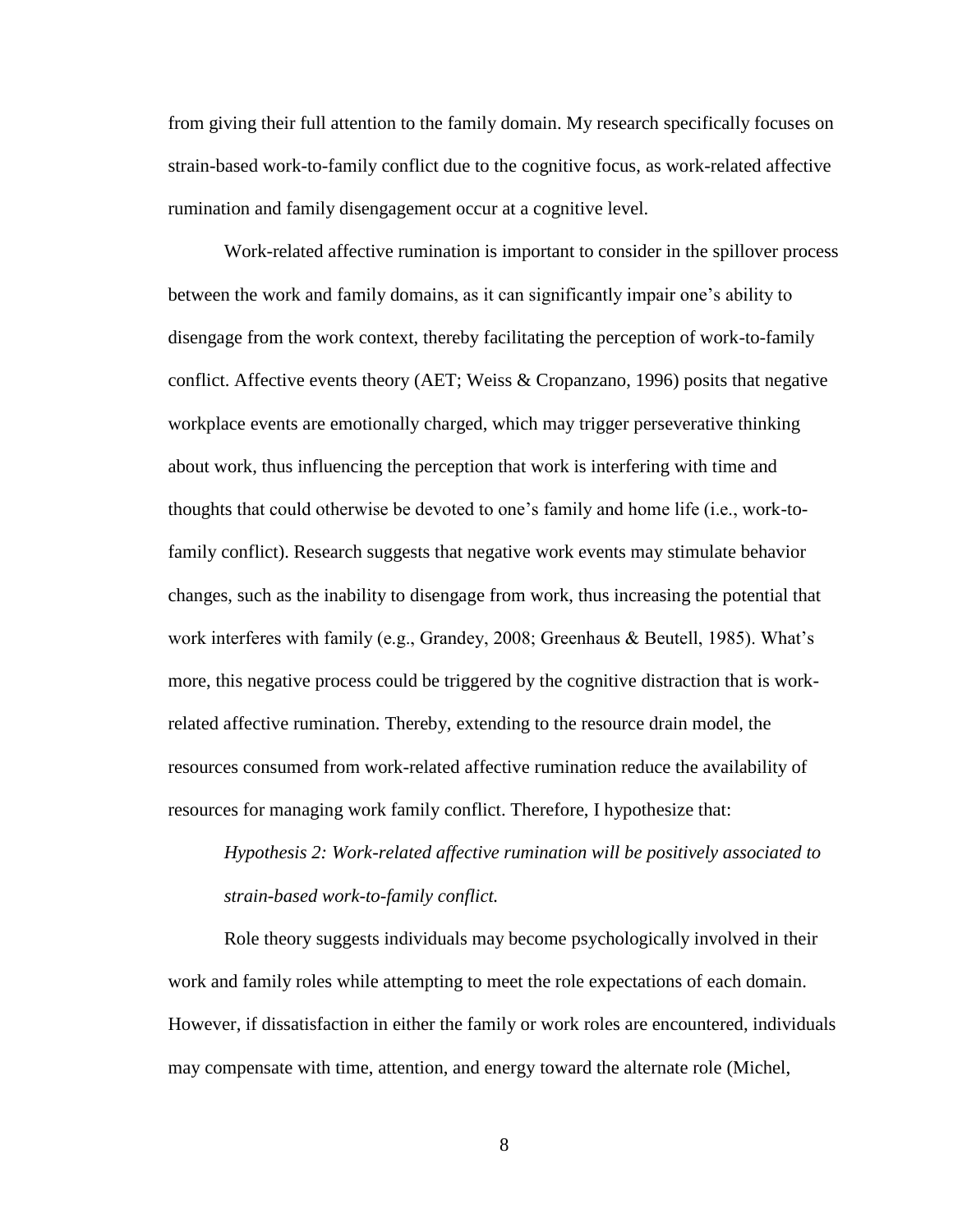Kotrba, Mitchelson, Clark, & Baltes, 2011). That is, the incompatibility between the home and work domain may encourage individuals to compensate within the family domain by disengaging. Therefore, I hypothesize that:

*Hypothesis 3: Strain-based work-to-family conflict will be positively associated with disengagement from one's family role.* 

*Hypothesis 4: Stain-based work-to-family conflict will mediate the relationship between work-related affective rumination and psychological disengagement from one's family role.*

#### **Flexible Work Arrangements**

More so now than in prior years, organizations are realizing the benefits of assisting their employees by providing resources that can ameliorate the potential negative influences of work on employees' home lives, as prior research indicates work family conflict is significantly associated with negative organizational outcomes (e.g., increased absenteeism; Allen, Johnson, Kiburz, & Shockley, 2013). Some examples of resources include family leave (e.g., maternal leave, paternal leave, leave to care for seriously ill family members), dependent-care assistance (e.g., on-site day care for children, voucher or direct subsidies for child care, elder care, and child care referral services), and general resource services (e.g., employee assistance programs, work family seminars, programs for teenage children of employees; Frone, M. R., 2003). The idea is that by adding these policies, employees are less stressed and have the support and opportunities necessary to better manage both the family and work domains.

Flexible work arrangements (FWAs) are a prime example of an organizational resource for employees. FWAs are typically defined as work options that permit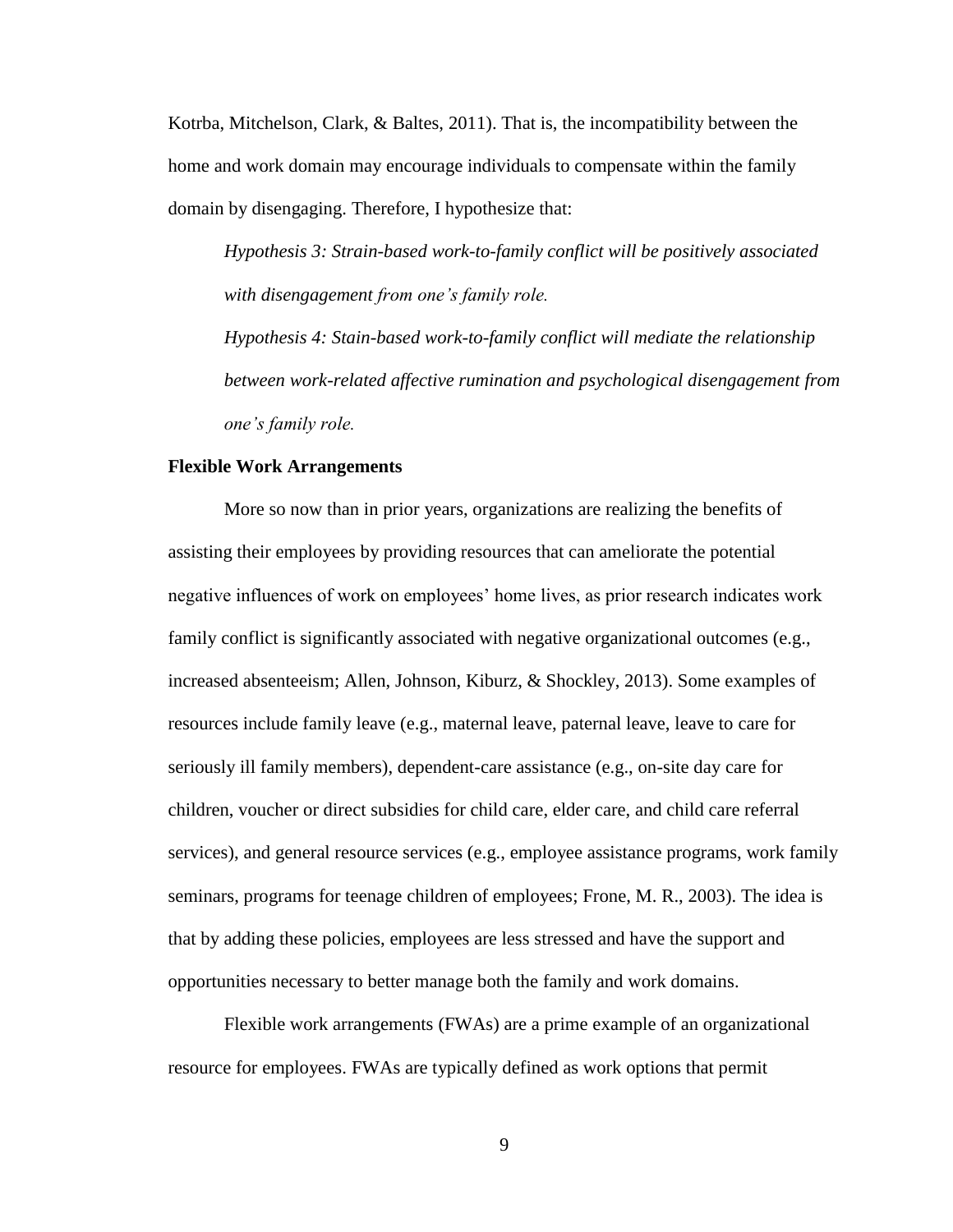flexibility in terms of "where" work is completed (e.g., telecommuting) and/or "when" work is completed (e.g., flextime or scheduling flexibility; Allen, Johnson, Kiburz, & Shockley, 2013). Indeed, research suggests that perceived flexibility in start and end times influences increases in productivity, job performance, job satisfaction, engagement, and expected retention (Richman, Civian, Shannon, Jeffrey Hill, & Brennan, 2008). At the individual level, perceptions of FWAs are associated with increased organizational commitment, mental health, resilience, and effectiveness (Tausig  $\&$  Fenwick, 2001).

As indicated previously, in an attempt to restore temporal, cognitive, and attentional resources, employees often utilize the maladaptive coping mechanism of disengaging from the family domain as a result of work family conflict. Extending COR theory, negative cognitions emanating from workplace experiences and the perception of work-to-family conflict can be conceptualized as threats to valuable resources that diminishes the ability of the employee to build resource reserves. This results in negative outcomes for employees as they struggle to manage the demands of work and family (Grandey & Cropanzano, 1999). However, organizations can help their employees build these resource reserves by offering FWAs that allow employees to alter their start and end work times, at a minimum. Moreover, flexible work arrangements as a resource provided by the organization may help ameliorate the negative spillover process between detrimental work-related cognitions (i.e., work-related affective rumination), work-tofamily conflict, and family disengagement. Therefore, I hypothesize:

*Hypothesis 5: Flexible work arrangements will moderate the relationship between strain-based work-to-family conflict and family disengagement such that the*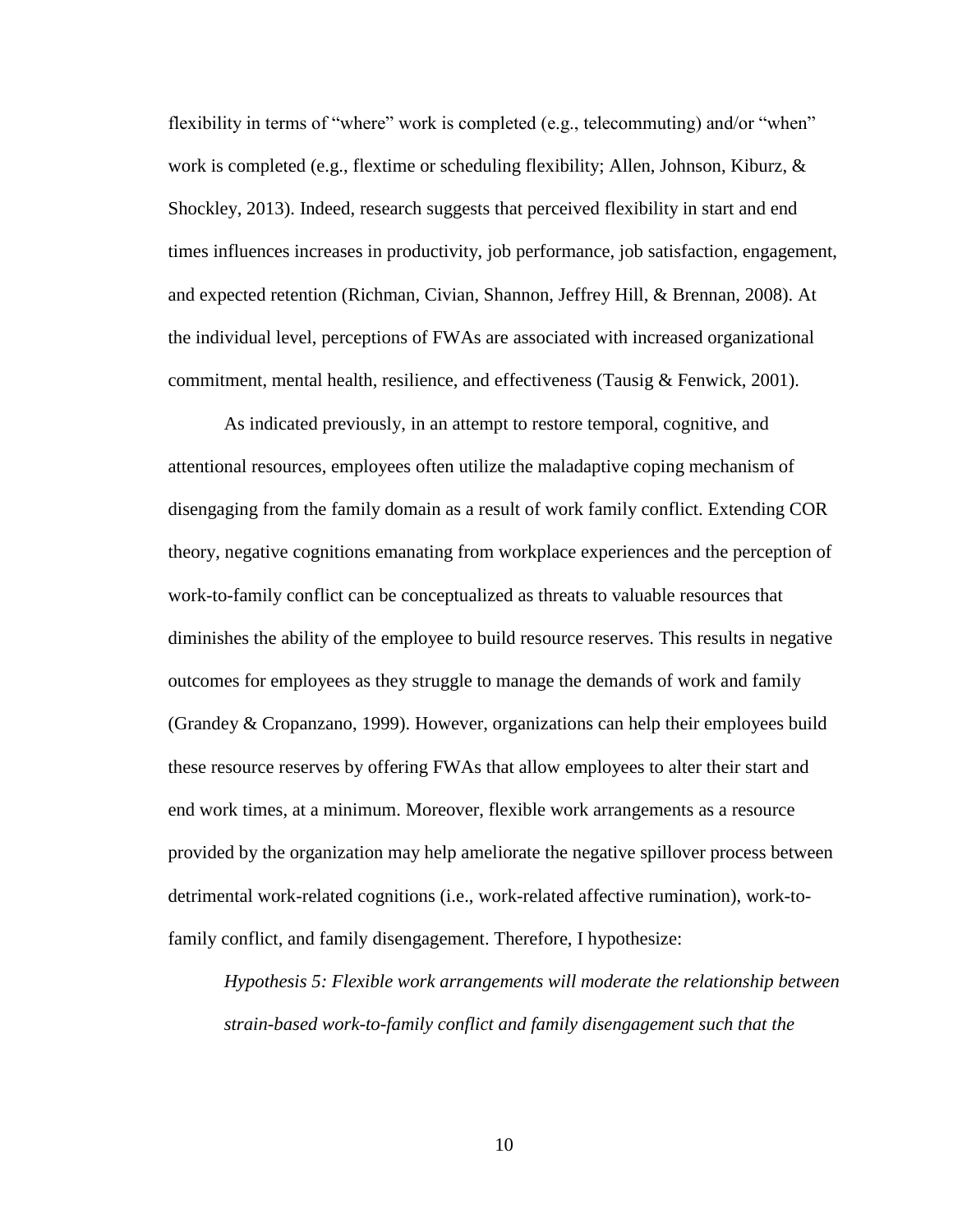*relationship between strain-based work-to-family conflict and family disengagement is weaker when employees utilize flexible work arrangements.* 

#### **The Present Study**

The present study seeks to further understand the spillover process as well as boundary conditions to alleviate the various negative outcomes associated. I examine the direct and indirect effects of work-related affective rumination on family disengagement, via the mediating mechanism of strain-based work-to-family conflict. In addition, flexible work arrangements will be examined as a potential boundary condition within the spillover process between work-related affective rumination, strain-based work-to-family conflict, and family disengagement.

#### **Method**

#### <span id="page-15-0"></span>**Participants**

The data being used for this thesis were previously collected for use in a different study (see Burch & Barnes-Farrell, *in press*). The original study utilized Amazon's Mechanical Turk (MTurk) to recruit participants. After an initial group of 511 individuals, a screening survey to ensure heterogeneity produced a final sample of 189 participants. Criteria for eligibility to participate in this study included being employed full-time (35 or more hours per week), commuted to and from work with a private vehicle, is a U.S. citizens with a 95% approval rate, and previously completed 50 or more tasks on MTurk. Additionally, two validation questions were embedded to ensure effortful responding. No participants failed to respond correctly to both of the validation questions. The 189 participants who met eligibility requirements were invited to participate in a daily diary study on work and commuting experiences.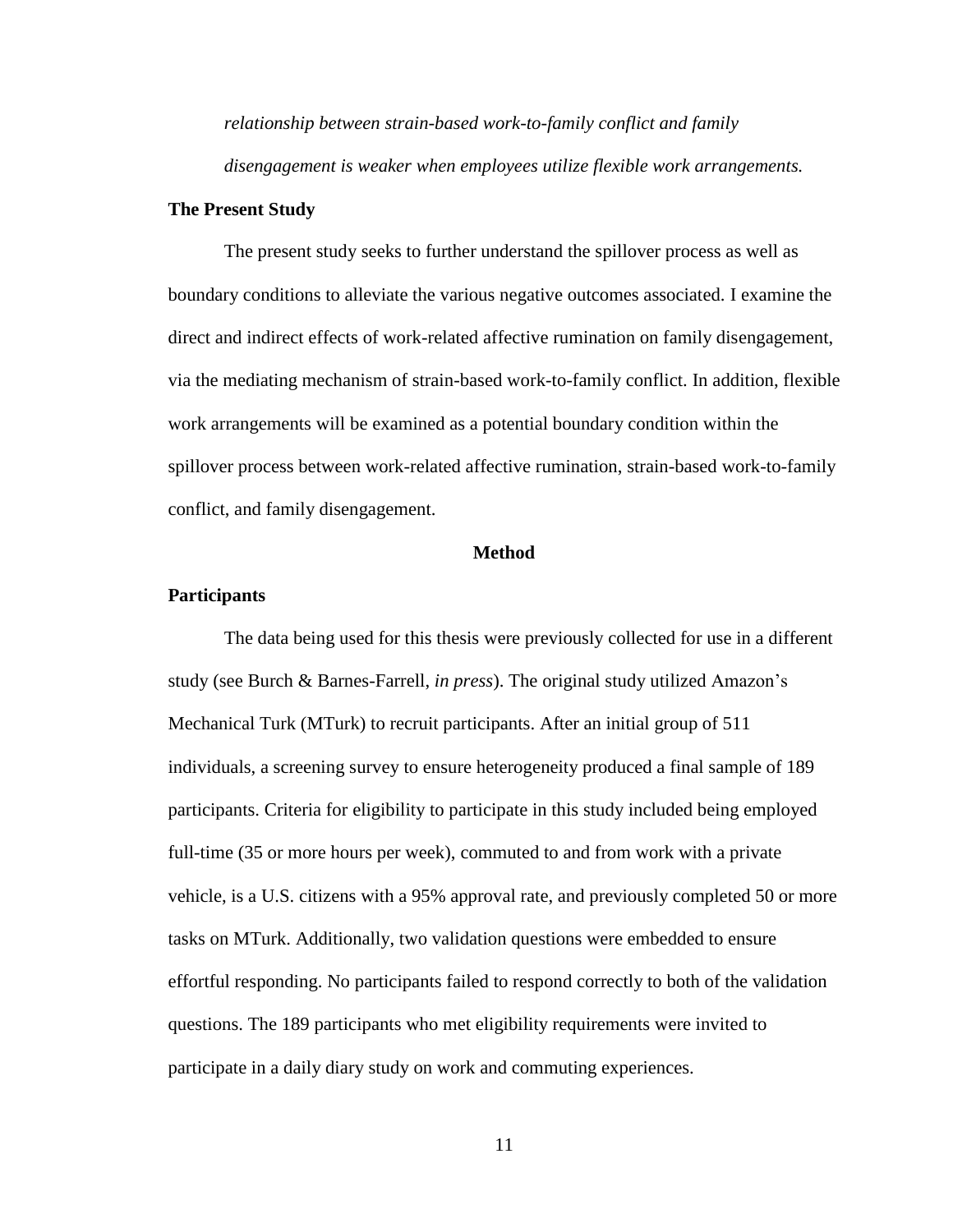Of the 189 participants that were sent a baseline survey, 140 of them completed it (response rate = 74%). Of those 140 participants, 131 completed seven or more daily surveys (response rate  $= 93.6\%$ ), and 95 completed all 10 daily surveys (response rate  $=$ 67.9%). Of those 131 who completed seven or more daily surveys, 26 were later excluded due to a couple of reasons. First, although inclusion criteria were screened for with an initial survey, some participants indicated working fewer than 35 hours per week on average when asked within the baseline survey. Second, two participants indicated that they work only four days per week on average, rather than five. Finally, 21 participants indicated that they work a shift other than a regular day-time shift. Of the 140 participants that had completed the baseline survey, the final number of participants was 106 (response rate = 76%); however, I only analyzed the data from the baseline survey, making my sample size 140 participants.

Participant were mainly white (82%), male (62%), and had obtained a four-year college degree or higher (65%). The average age of participants was 33.6 years (*SD* = 9.14), and approximately 51% were married or living with a partner and 39.6% were single. Participants reported an average time employed with their company as 5.7 years  $(SD = 4.89)$ , where 22% reported a tenure of 10 to 30 years. In addition, the employment of the participants varied, including professional (23.6%), management/business/financial (24.5%), and office administrative (16%).

#### **Measures**

Participants were asked to complete the following measures regarding their general work experience and attitudes. All measurements were used to create a composite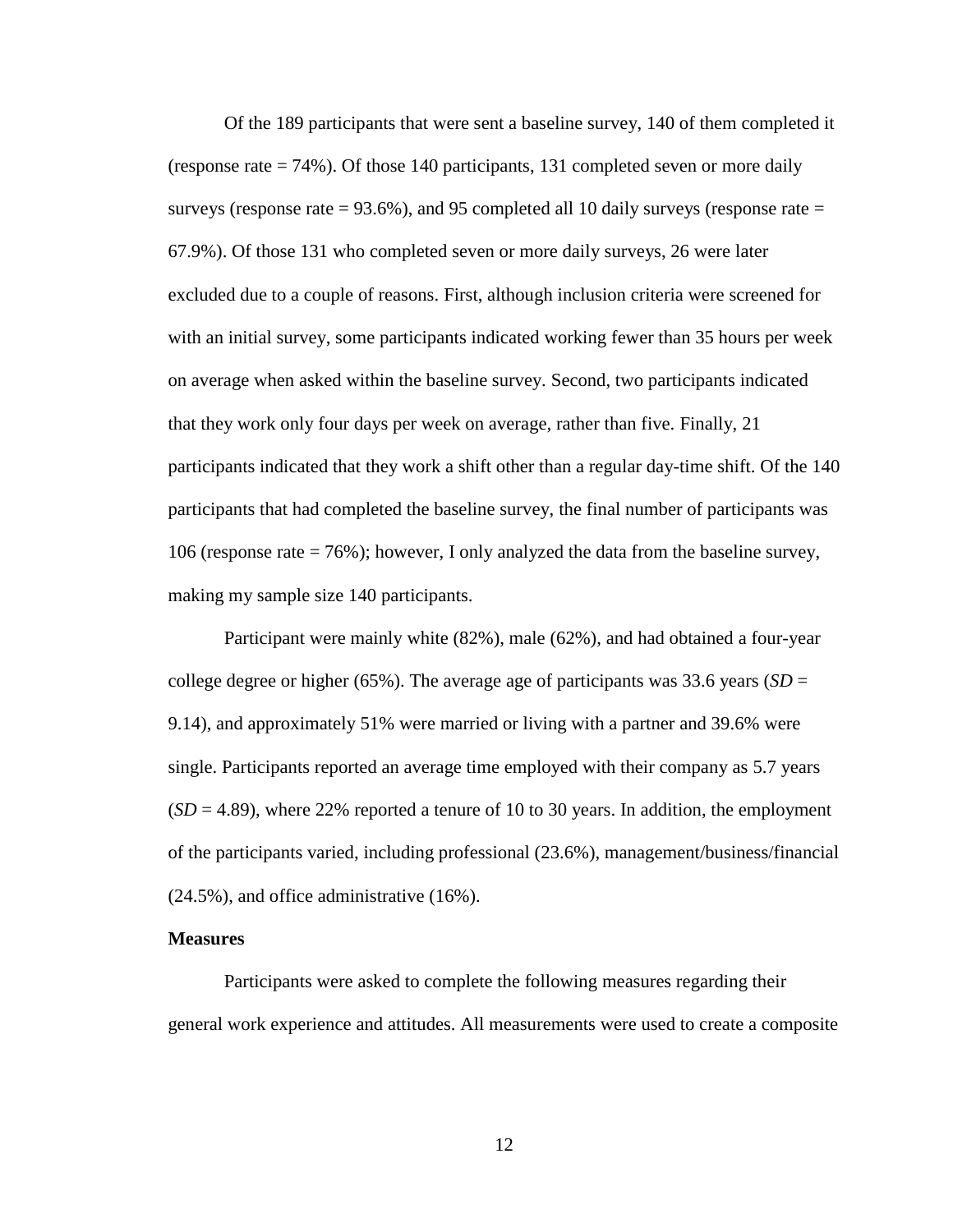score for each variable, either by indexing or scaling the selected items indicated within each measurement employed. The survey codebook is displayed in Appendix A.

*Work-Related Affective Rumination***.** The affective rumination subscale of the Work-Related Rumination Questionnaire (WRRQ; Cropley, Michalianou, Pravettoni, & Millward, 2012) was utilized for the present study. The WRRQ is composed of three subscales measuring affective rumination (AR), problem-solving pondering, and disengagement that comprise five items each. An example item for affective rumination is, "I am troubled by work-related issues." Responses for the items were dichotomous, in which participants responded with either "yes" or "no." Items were coded such that higher scores indicated a greater degree of affective rumination. Therefore, the composite measurement was created as an index in that each "Yes" response was counted and summed (KR-20 = .90).

*Family Disengagement.* Family disengagement was assessed using three items developed for prior research purposes. The family disengagement scale asks participants to think about the time they spend with family when responding. An example item is, "I have a hard time forgetting about work." Items were assessed on a five-point Likert-type scale ranging from "strongly disagree" to "strongly agree." Items were coded such that higher scores indicated a greater degree of family disengagement (Cronbach's  $\alpha = .92$ ).

*Strain-Based Work-to-Family Conflict.* Strain-based work-to-family conflict was assessed using the Strain-Based Work-to-Family Conflict subscale of the Work-Family Conflict Scale developed by Carlson, Kacmar, and Williams (2000). The Work-Family Conflict Scale is composed of four subscales measuring time-based work-to-family conflict, strain-based work-to-family conflict, time-based family-to-work conflict, and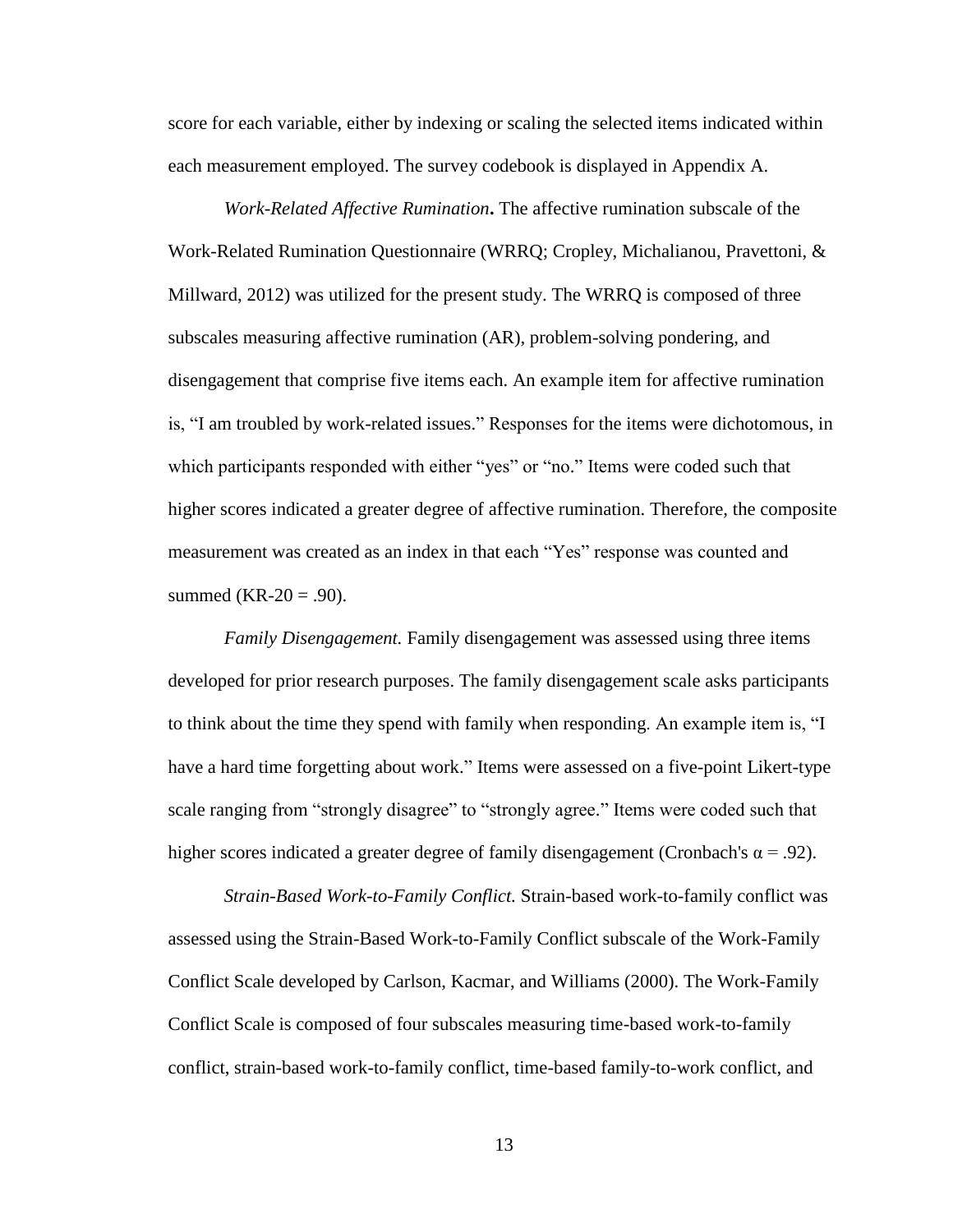strain-based family-to-work conflict that are comprised of three items each. An example item for strain-based work-to-family conflict is, "Due to all the pressures at work, when I come home I am too stressed to do the things I enjoy." Participants were asked to reflect on their experiences over the past month. All responses were on a 5-point Likert-type scale ranging from "never" to "a great deal." Items were coded such that higher scores indicated a greater degree of work-to-family conflict (Cronbach's  $\alpha = .94$ ).

*Flexible Work Arrangements.* Flexible work arrangements was assessed by asking participants, "Are you allowed to choose your own starting and quitting times within some range of hours?" Participants either responded "yes" or "no." Items were coded such that higher scores indicated a greater degree perceived flexibility.

#### **Procedure**

As previously discussed, participants were recruited via MTurk. And were screened in order to ensure that they matched the study criteria for eligibility. Those who completed the screening survey were given \$0.20. Those who met the criteria for eligibility were invited to take a baseline survey via email and received a link to the survey. The baseline survey collected participant personal, job-related, and commutingrelated demographics. To ensure confidentiality, surveys were identified and linked by participants' MTurk employee ID number. Those who completed the baseline survey were given \$4.

Participants who completely the baseline survey were invited to participate in the daily diary study. Approximately one week after completing the baseline survey, participants filled out once a day survey utilizing daily diary methodology after arriving home from their evening commute from work during a time span of 2 working weeks, or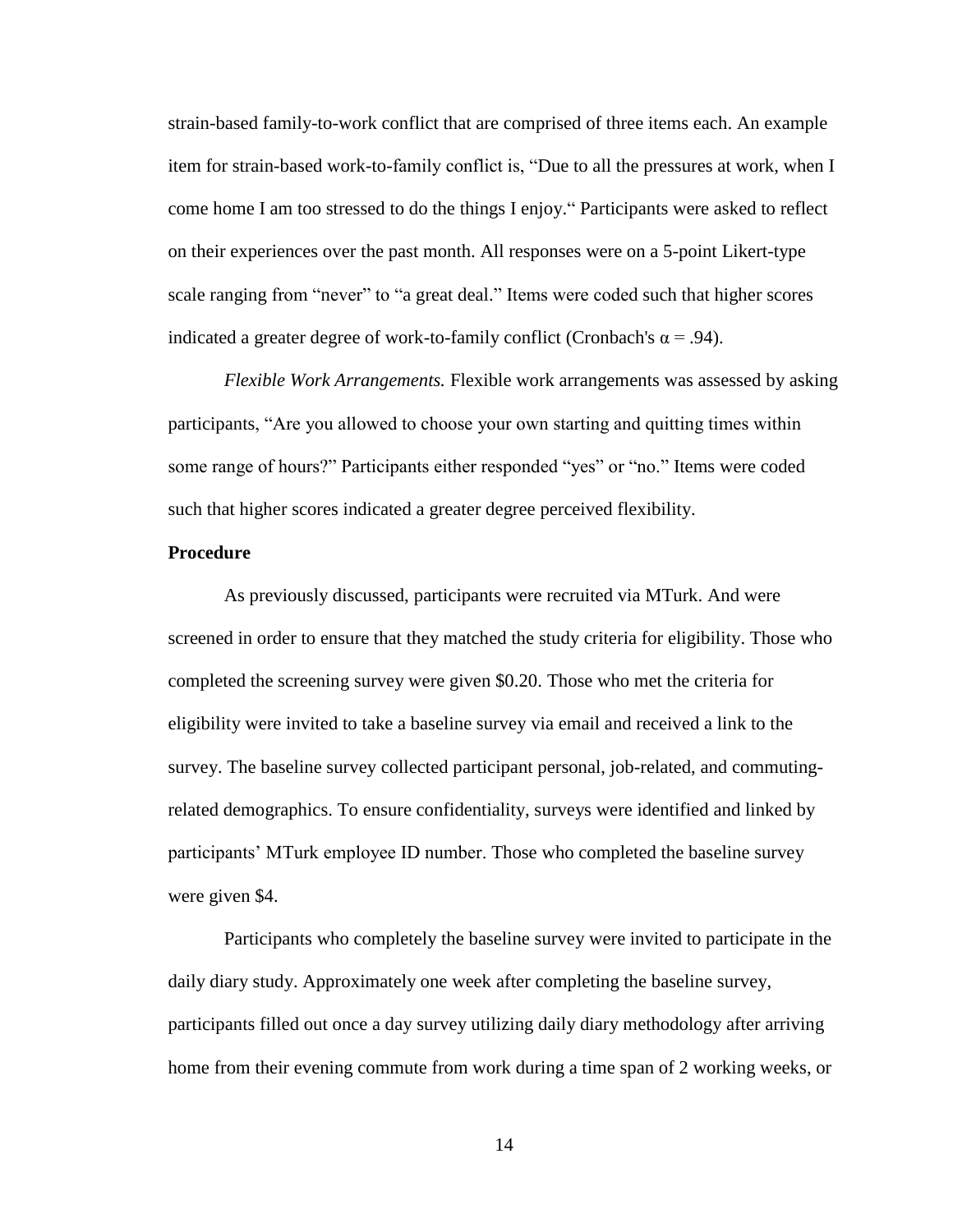10 business days. Participants were frequently reminded to complete their survey's though email reminders containing a link to the survey itself. There were two reminders a day: one sent mid-day to remind participants of the survey that needed to be completed once arriving home, and the other sent at 6pm to remind the participants who hadn't yet filled out the survey for that day. Participants were paid \$2 for each daily survey completed and an additional \$5 for completing all 10 daily surveys.

A follow-up survey was sent to the participants who had completed all 10 daily surveys approximately one week following the end of the daily dairy data collection. Participants received \$5 for completing the follow-up survey. Participants who completed each survey (baseline, 10 daily surveys, and follow-up survey) were entered to win a \$25 bonus, in which there were a total of four awarded. For the purposes of my thesis, only the data from the baseline survey was used.

#### **Results**

<span id="page-19-0"></span>I analyzed the data utilizing the moderated-mediation macro model 14 for SPSS developed by Preacher, Rucker, and Hayes (2007). The model 14 macro enables one to use SPSS and ordinary least squares regression (OLS) to examine the conditional indirect effect of a predictor on an outcome variable via a mediator, where the indirect effect of a predictor on the outcome via the mediator is dependent on the level of a moderating variable (Preacher, Rucker, & Hayes, 2007). Following recommendations for smaller samples (Preacher et al., 2007), bootstrapped estimates of the conditional indirect effects based on 5,000 samples were derived. Variables were centered to ease interpretation of the results and reduce any possible multicollinearity. Theoretically, marital status, gender, and presence of children in the household will influence the relationships of interest. In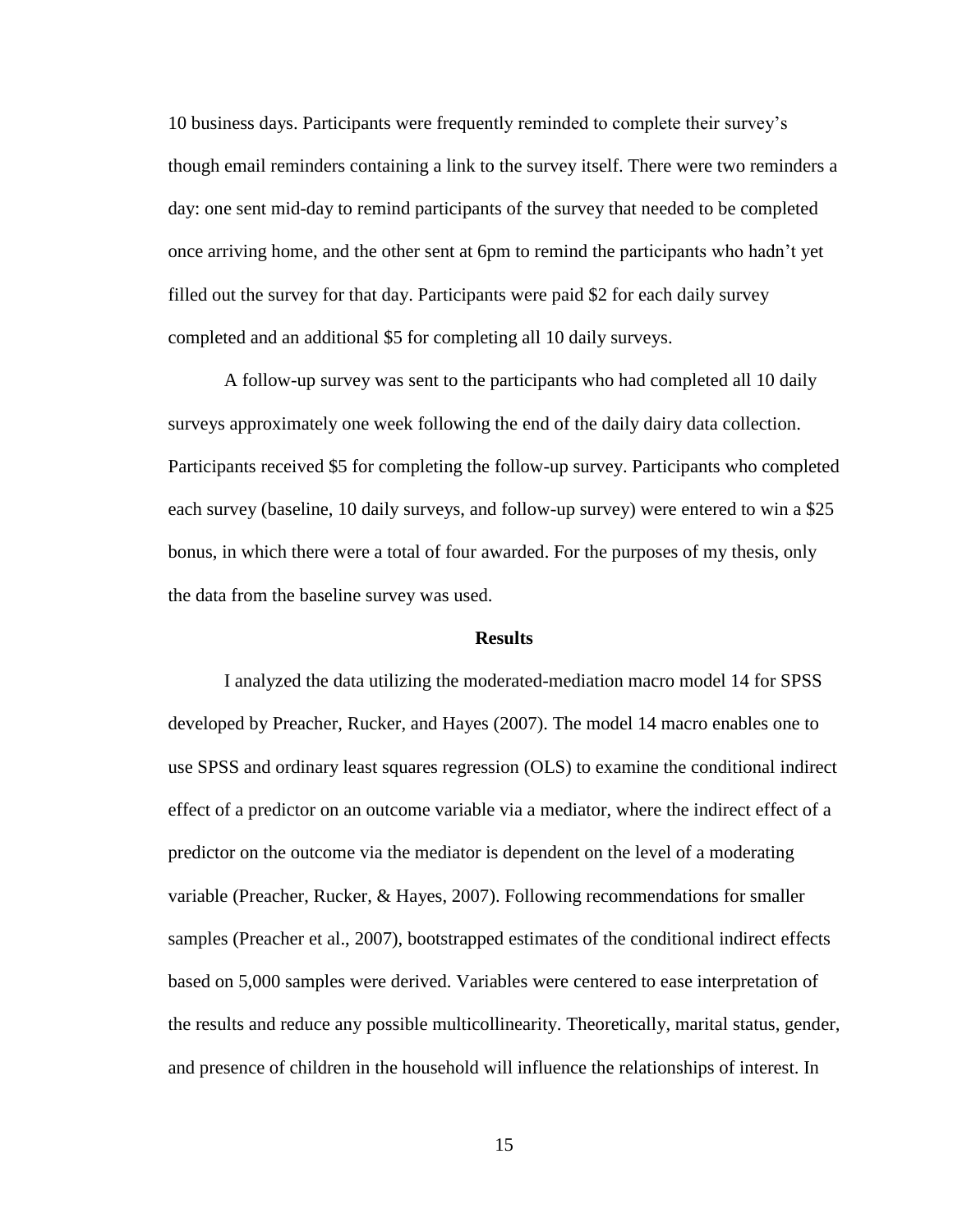addition, I examined other potential control variables using zero-order bivariate correlations. Analyses indicated that both age and schedule control should also be controlled for in substantive analyses. A correlation matrix is displayed in Appendix B.

Employees who engaged in work-related affective rumination reported more strain-based work-to-family conflict,  $\beta = 37$ ,  $t(134) = 8.09$ ,  $p < .001$ , supporting Hypothesis 1, while employees who reported more strain-based work-to-family conflict reported higher perceptions of family disengagement,  $\beta = .56$ ,  $t(134) = 7.65$ ,  $p < .001$ , supporting Hypothesis 2. Furthermore, the direct path from work-related affective rumination to family disengagement was significant,  $\beta = 0.15$ ,  $t(134) = 3.03$ ,  $p < 0.001$ , supporting Hypothesis 3. Additionally, the indirect effect from work-related affective rumination to family disengagement through strain-based work-to-family conflict was significant (standardized indirect effect = .14, 95% CI =  $[0.05, 0.23]$ ), supporting a partial mediation for Hypothesis 4. Please see Figure 2 for the model analysis results. *Figure 2.* Tested Model



*Note*. figure shows *β* weights; \* = significant at  $p < .05$ ; n.s = not significant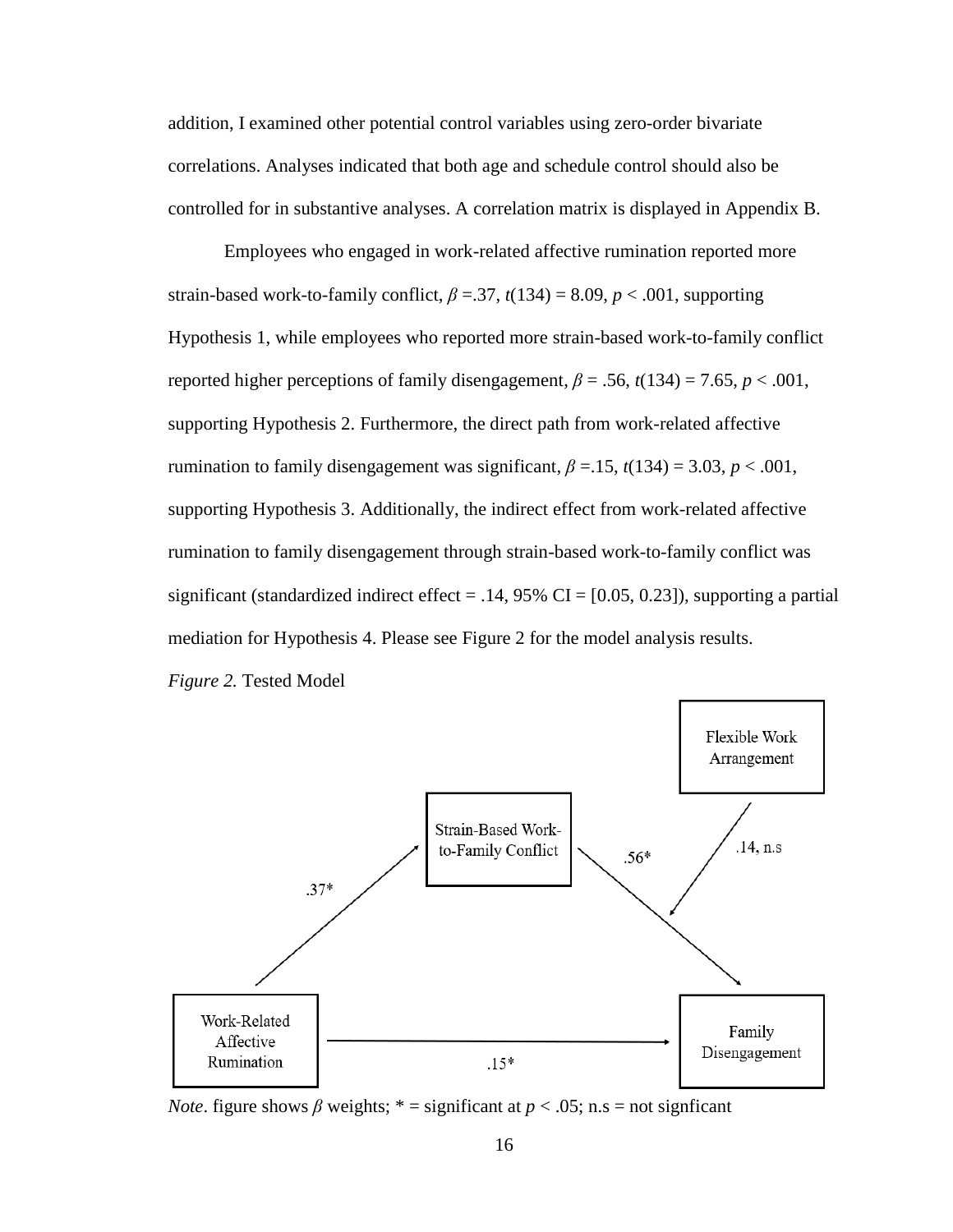Finally, the ability to use flexible work arrangements did not significantly moderate the effect of strain-based work-to-family conflict on family disengagement,  $\beta$  = .20,  $t(134) = 1.70$ ,  $p = .09$ . The conditional indirect effect was marginally significant (indirect effect = .07,  $(95\% \text{ CI} = -0.01, 0.07)$ , but still not fully supporting Hypothesis 5. This marginal effect suggests that employees perceive more disengagement with family when experiencing higher perceived strain-based work-to-family conflict and when a flexible work arrangement *is available*. An examination of the conditional effects of strain-based work-to-family conflict at high and low values of flexible work arrangements indicated that the slopes are significant when no flexible work arrangement is present ( $t = 5.70$ ,  $p < .001$ ), as well as when a flexible work arrangement is present ( $t =$ 7.04,  $p < .001$ ). Please see Figure 3 for a plot of the interaction effect.

*Figure 3*. Moderating Effect of Flexible Work Arrangements

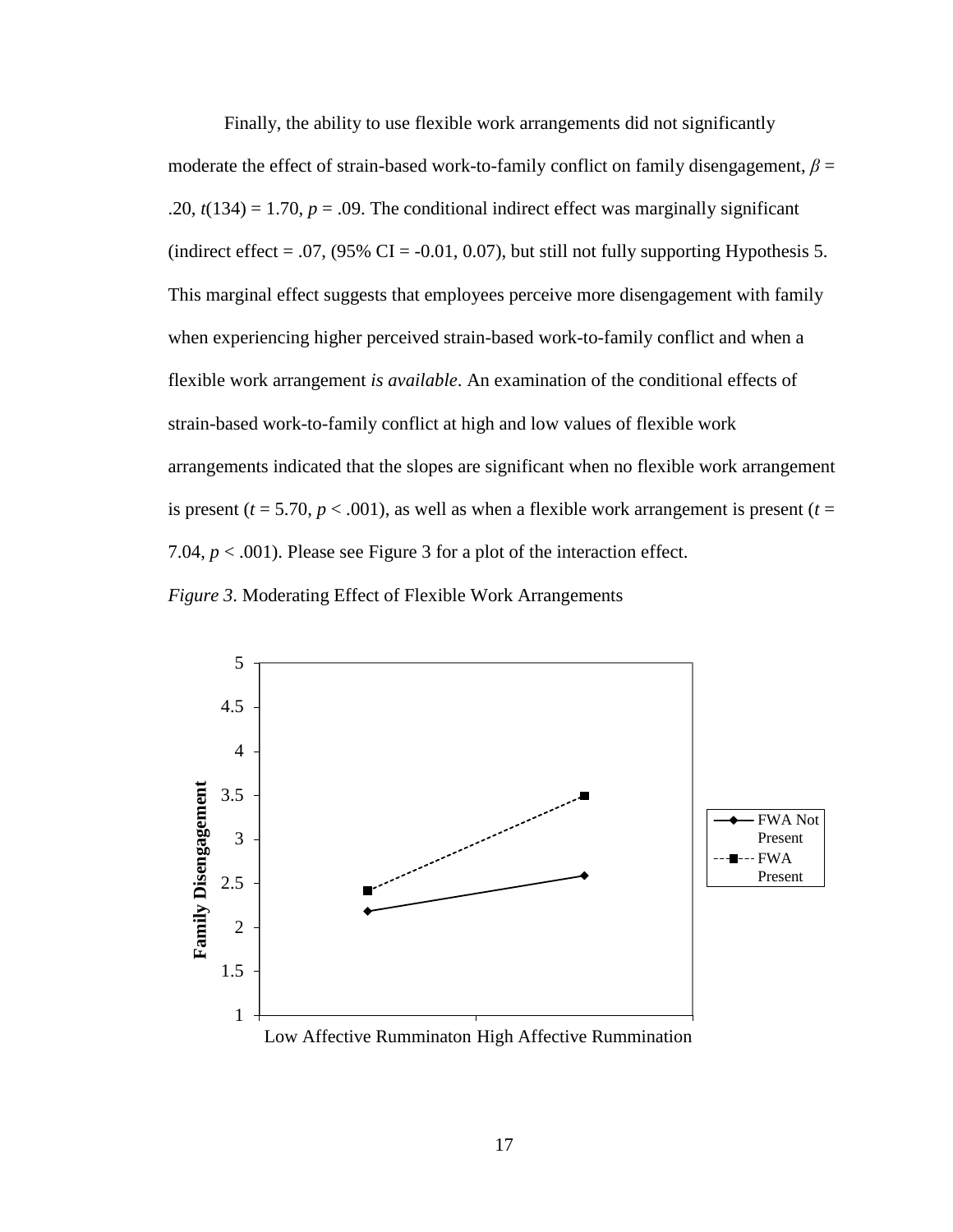#### **Supplemental Analyses**

I examined the hypothesized model excluding covariates as a supplemental analysis. Results indicated that a similar pattern of relationships. Not including covariates in the analysis slightly raised the significance of the interaction effect of flexible work arrangements and strain-based work-to-family conflict on family disengagement, *β* =.20,  $t(134) = 1.78$ ,  $p = .08$ . Additional supplemental analyses showed that, although approaching significance, there was an interaction effect for gender. Men had a stronger effect on the hypothesized model ( $β = .30$ ,  $t(88) = .1.90$ ,  $p = .06$ ) than women ( $β = .13$ ,  $t(51) = .69$ ,  $p = .49$ ). A final supplemental analysis was conducted to determine if using time-based work-to-family conflict rather than the strain-based work-to-family conflict would yield a similar pattern of results. The interaction effect of flexible work arrangements and time-based work-to-family conflict on family disengagement was significant  $(\beta = .30, t(134) = 2.35, p = .02)$ .

#### **Discussion**

<span id="page-22-0"></span>I sought to examine the role of work-related cognitions in the work-to-home spillover process that may influence employees' detaching from their home lives. I posited that resources at the organizational level may buffer this relationship. My findings indicate that employees' negative, perseverative thinking about work, influences their disengagement from their family roles, and this relationship is facilitated by perceptions of strain-based work-to-family conflict. These findings provide further evidence of numerous and harmful effects employees face due to the stress they encounter at work. Additional research should continue to investigate more variables that may play a part in the spillover process.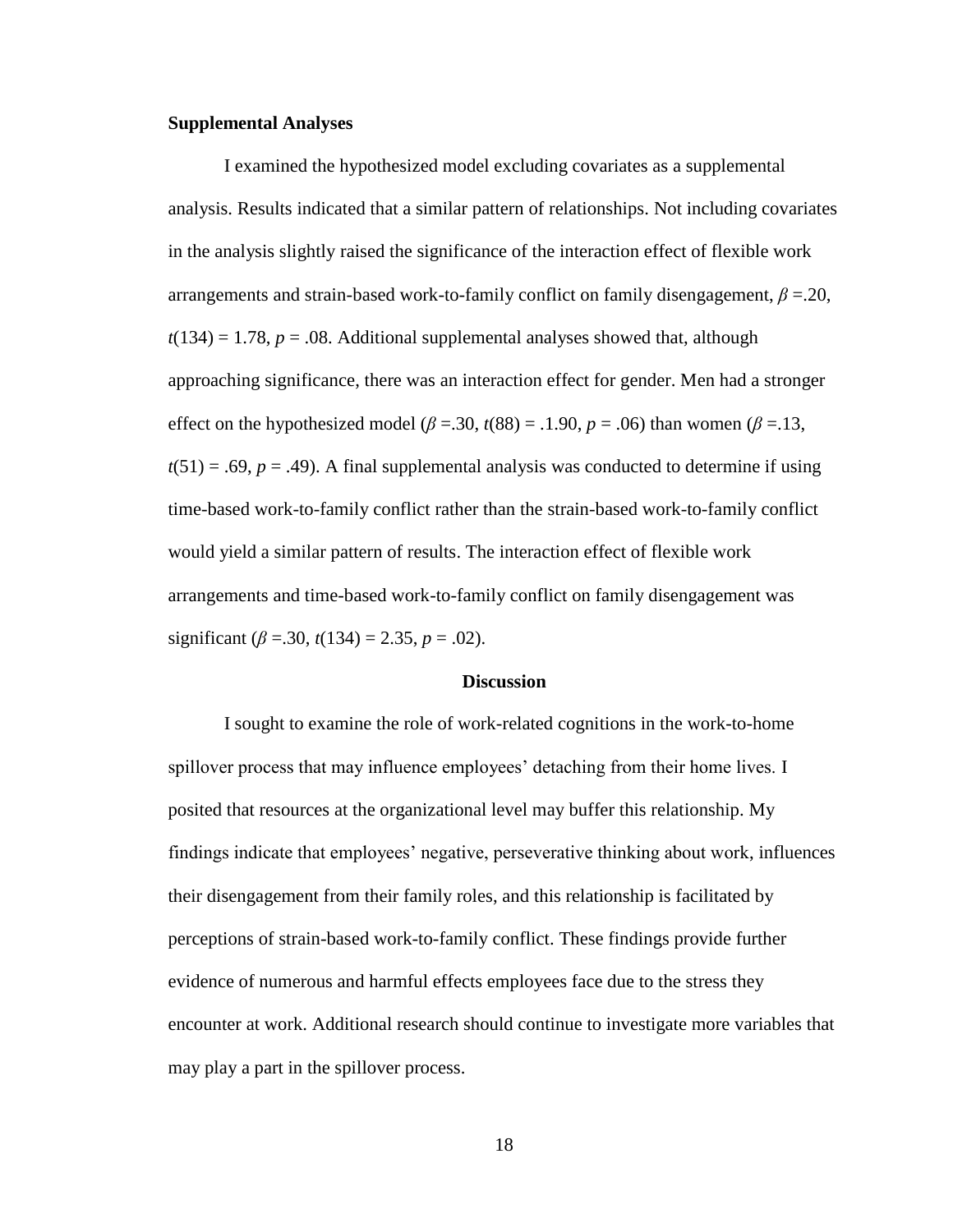Contrary to my hypotheses, the use of flexible work arrangements as an organizational resource did not significantly buffer the negative effects associated with strain-based work-to-family conflict. A possible explanation for the nonsignificant findings could be the measures used. The measure for flexible work arrangements was dichotomous, either employees had a flexible arrangement, or they didn't. This doesn't take into account employee's perceptions and feelings towards using flexible arrangements or the potential variety in flexible arrangements.

Furthermore, although the use of flexible work arrangements as an organizational resource moderating the relationship between strain-based work-to-family conflict and family disengagement was not significant, results showed that the relationship between strain-based work-to-family conflict and family disengagement had a moderately positive effect. This suggests that employees may be utilizing the ability to alter their working times as a means to facilitate more time spent at work or on work. This idea contributes to the notion that overwork is an epidemic and is detracting from family life. Families offer employees a means of disengaging with work; however organizational policies that are meant to help with this disengagement, actually hinder family relationships due to the utilization of the organizational policies, which may shed light on the potential "dark side" of flexible work arrangements. More research is needed to truly determine if flexible work arrangements can impact the effects of work-to-family conflict, and if so, if the interaction proves beneficial or detrimental to employees utilizing flexible work arrangement policies.

The supplemental analyses conducted had a few interesting results, first, the interaction effects were greater for men than women, potentially giving insight as to the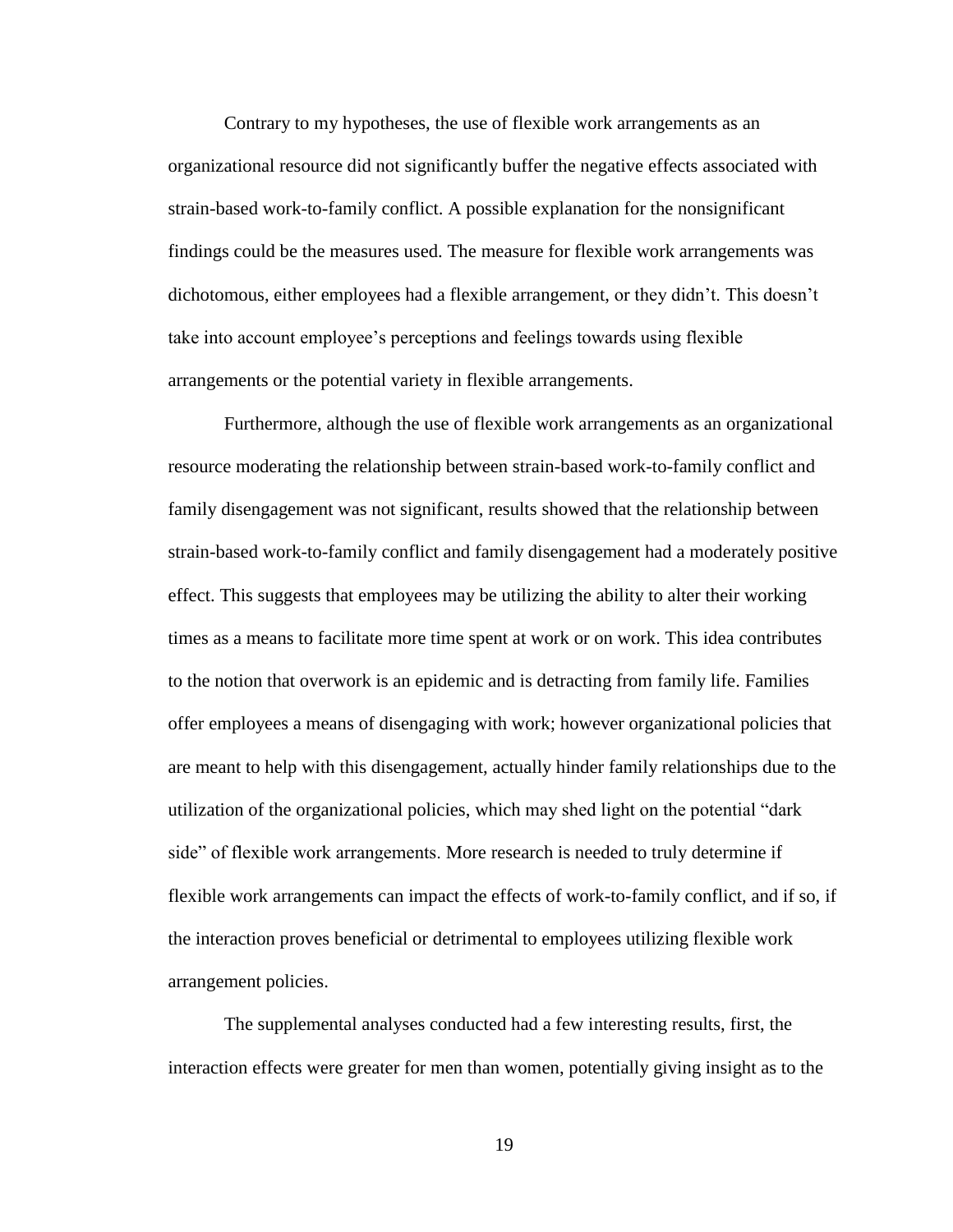mental capacity, buffering methods, or even responsibilities men hold over women. It is also important to note that older employees experienced less disengagement and more flexibility in their schedules. Additionally, older employees and those who perceived to have control over their schedules, experienced less disengagement. It seems that individual differences as well all perceptions in one's schedule play a strong role in disengaging with one's family. Research should continue to investigate why as well as solutions to control for these individual differences. In addition, I examined the influence of time-based work-to-family conflict as a variable that may influence family disengagement. Results indicated that the interaction effect of flexible work arrangements moderating the effects of time-based work-to-family conflict mediating work-related affective rumination and family disengagement was significant. A potential explanation for the difference in results of time-based work-to-family conflict compared with strainbased work-to-family conflict and their relationship with flexible work arrangements is that the strain employees face leads them to spend more time at work, which causes conflict and disengagement.

This study makes several contributions to the extant literature on spillover. First, I extend the resource drain model in understanding why negative cognitions about work are associated with the disengagement from one's family by employees. While there is research on the benefits of psychological disengagement from work (e.g., Hecht & McCarthy, 2010; Sonnentag & Fritz, 2007), the notion that the inability to psychologically disengage from work detracts negatively from one's family domain through the psychological disengagement from family has yet to be examined. Researchers now have further insight as to the spillover mechanisms that may transmit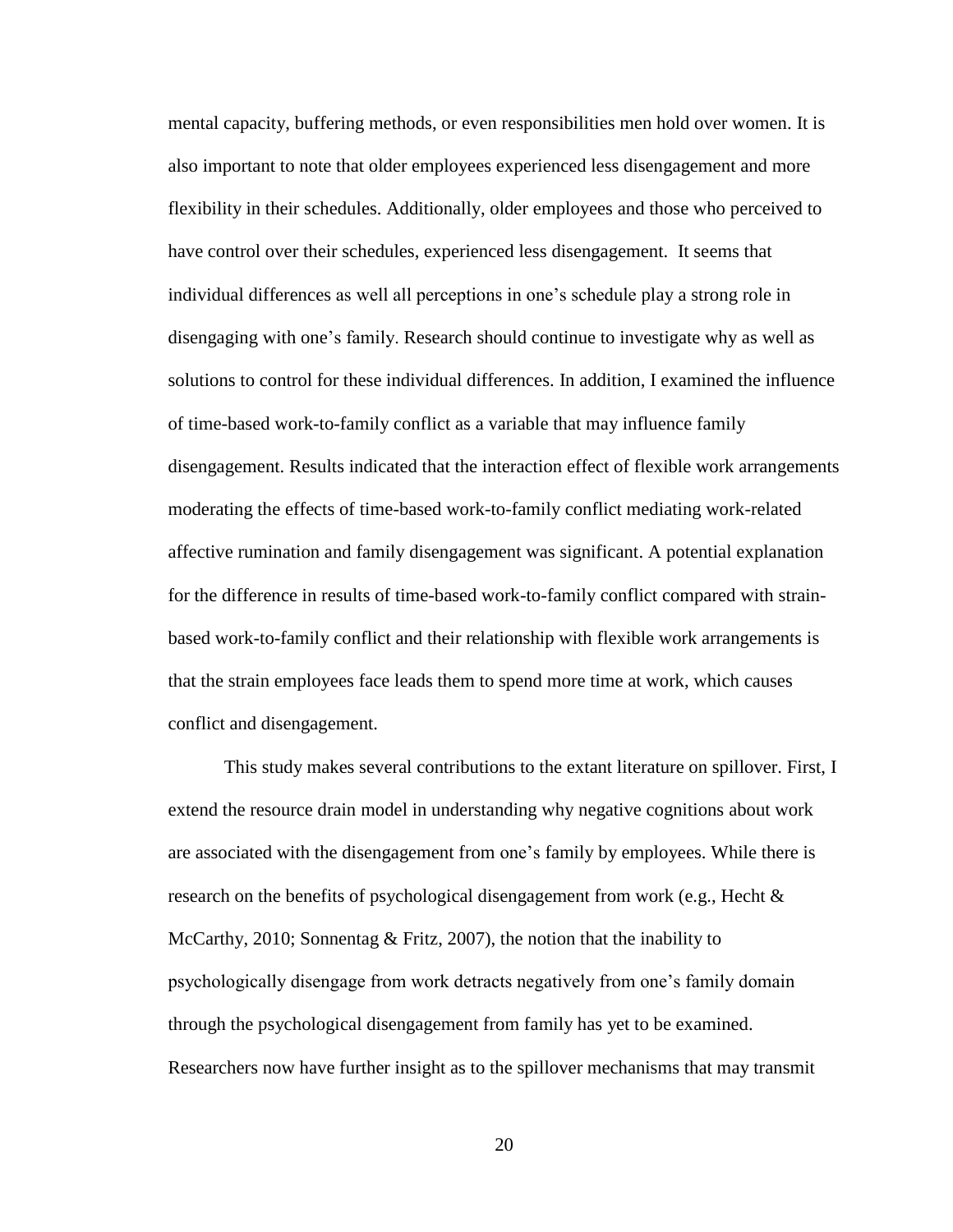work experiences into an employee's home domain. Additionally, my study incorporates the investigation of organization-provided resources (i.e., FWAs) as a moderating mechanism that may alleviate the negative spillover between affective, work-related cognitions and family disengagement.

#### **Strengths and Limitations**

There were a few limitations with this study. First, as this is non-experimental research and data were collected through MTurk, I am unable to control for sampling error and environmental influences, and therefore, my results may be impacted with reduced external validity; however, there are benefits to collecting data online such as standardization, replicability, and lack of researcher error or bias, which increases internal validity. One specific issue found with the population is the lack of diversity. The population was primarily Caucasian and male; thus, the data may not be representative of or generalizable to other ethnicities or women. Furthermore, the sample size was relatively small, again, potentially impacting the generalizability of the results; however, the analysis included a bootstrap method in order to account for the small sample size. Another issue is that the measures were all self-report. There is always the risk that participants are untruthful in responding to questionnaires, which would further impact the results. Finally, the data were previously collected and not initially intended for the present study. This may have impacted my results due to the differing circumstances, the inability to control for issues concerning this specific research, and I could potentially have utilized more appropriate measures.

#### **Practical Implications and Future Research**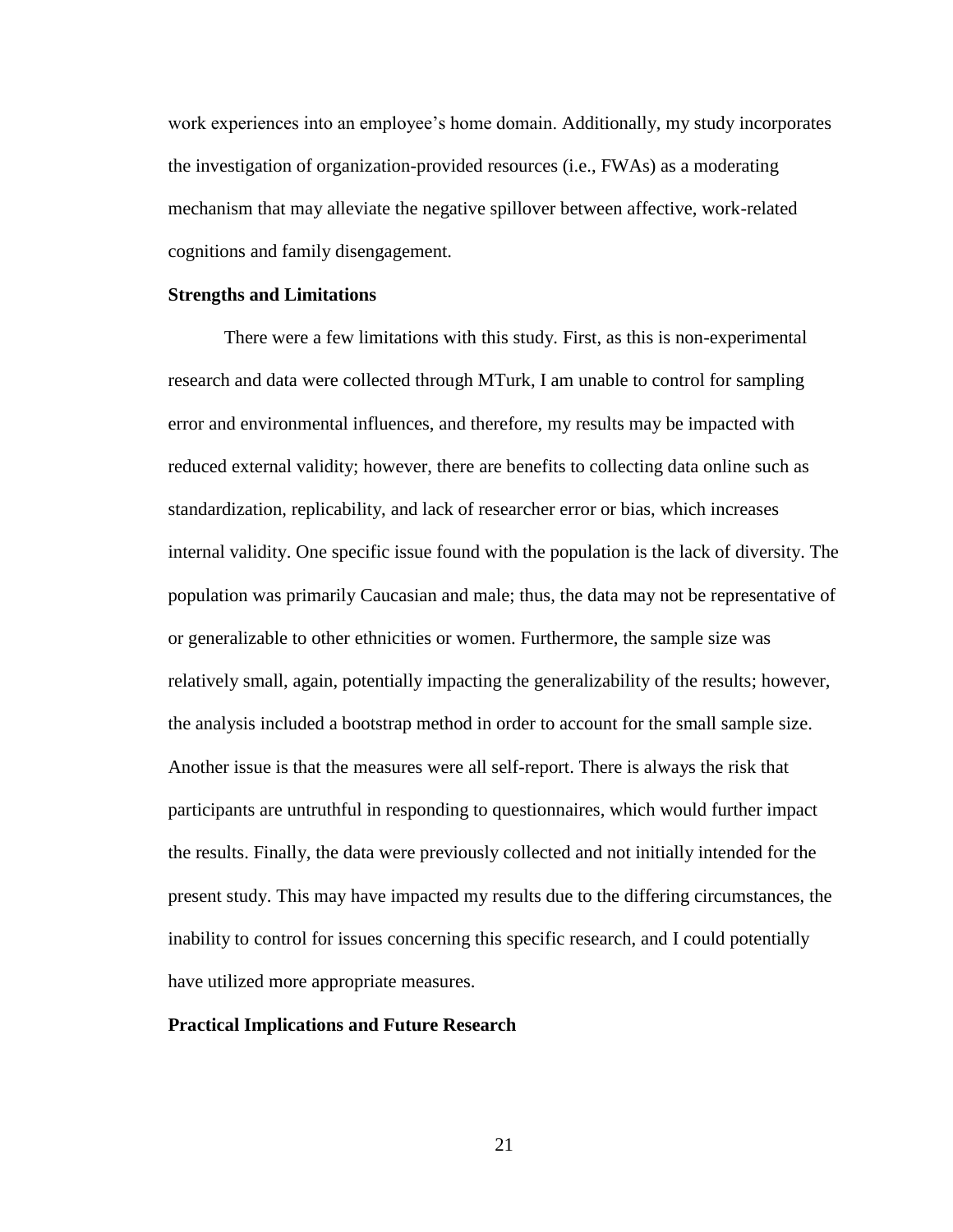Results from this research indicate that work-related affective rumination impairs employees' abilities to engage with their family lives through the influence of strainbased work-to-family conflict; however this information has the potential to help organizations better understand how ruminating on work-related issues may influence the conflict employees feel between their work and family domains. Although I did not find a buffering effect of flexible work arrangements on family disengagement, future research should continue to examine the mitigating effects of alternate resources within the spillover process. Future research may investigate how employees can better cope with work-related stressors to minimize ruminative thoughts as well as the negative spillover to the family domain that ensues. It is imperative to better understand how organizational policies that are implemented to help employees better manage their work and home roles may actually facilitate negative, rather than positive, home and work-related outcomes for employees. For example, are employees utilizing flexibility policies as a means of facilitating overwork, which then detracts from their home lives?

Future research should continue to measure flexible work arrangements. There is more to FWAs than an employee's perception on whether they either can or can't adjust their work hours. Additional measures to incorporate consist of if there is an official policy in place, perceptions of the acceptability of utilizing the policies, and if and how often policies are used. Furthermore, we need to examine other flexibility policies, rather than just the ability to alter start and end times, that may help employees better manage their work and home roles. For example, job sharing, reduced work weeks, and telecommuting may be more conducive to facilitating employees' disengagement from work and full engagement with their families and non-work responsibilities. Additional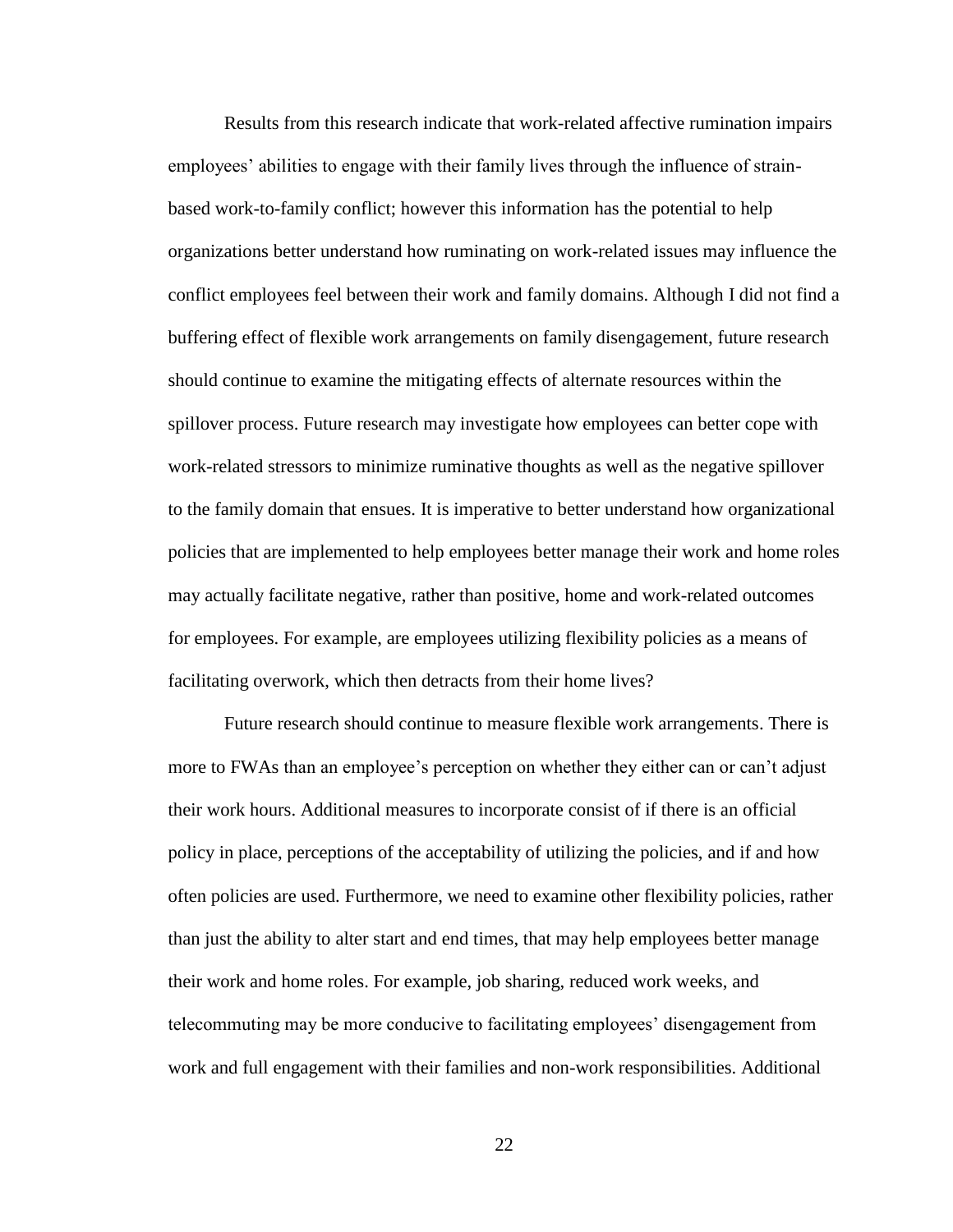family-friendly policies include family leave (e.g., maternal leave, paternal leave, leave to care for seriously ill family members), dependent-care assistance (e.g., on-site day care for children, voucher or direct subsidies for child care, elder care, and child care referral services), and general resource services (e.g., employee assistance programs, work family seminars, programs for teenage children of employees; Frone, 2003). Flexible work arrangements are multidimensional, and research should recognize that and attempt to properly measure it in order to drive more data-driven solutions for employees as they seek to manage their work and home domains.

Although this research adds to the knowledge of spillover from an employees work to home lives, there are still questions left to answer. For instance, while this research supports the influence that work can have on the detachment from one's family as a means of avoidance coping, other factors likely influence the spillover of work into one's home domain. I examined negative work-related cognitions but did not examine the work-related experiences that influence employees' work-related affective rumination. For example, experiencing incivility that emanates from ones' coworkers or supervisors may drive employees' negative, perseverative cognitions. Alternatively, job demands, such as work interruptions and time pressures may also be influencing employees' workrelated negative cognitions that then spill over into their home domains. Therefore, future research should seek to understand the work processes that are influencing employees' work-related affective rumination, which can help organizations tailor interventions that can alleviate the spillover of work into employees' home domain.

## **Conclusion**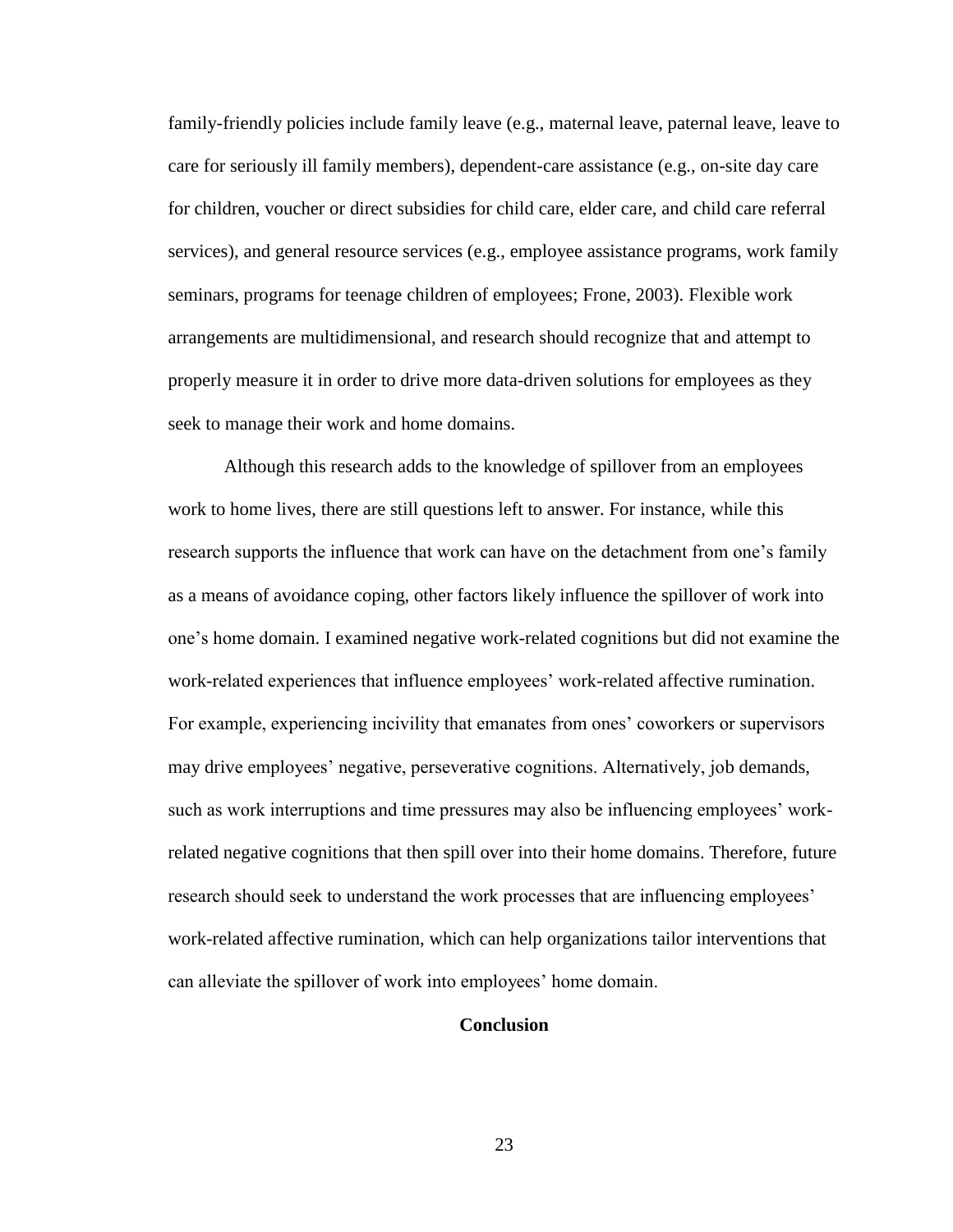Utilizing spillover theory, and integrating depletion models, our results support the influence of work on employees' perceptions that they disengage from their family roles. While research supports that detachment from work is a vital recovery experience that can alleviate spillover (e.g., Sonnentag & Fritz, 2007), detachment from one's family role (i.e., family disengagement) may result in negative individual and organizational outcomes over time. As a process that is driven by negative, perseverative thinking about work, family disengagement may be associated with the development of chronic workinduced affective and strain outcomes over time (i.e., burnout). Moreover, rather than facilitating the management of employees work and family roles, the ability for employees to alter their working time helped to exacerbate work-related negative spillover into the home domain signaling that more research is needed to examine the effectiveness of organizational policies in employee management of their work-life domains. Understanding the processes that facilitate negative spillover and the resources that may buffer negative spillover is necessary to our understanding and being able to assist organizations in helping their employees lead healthier lives.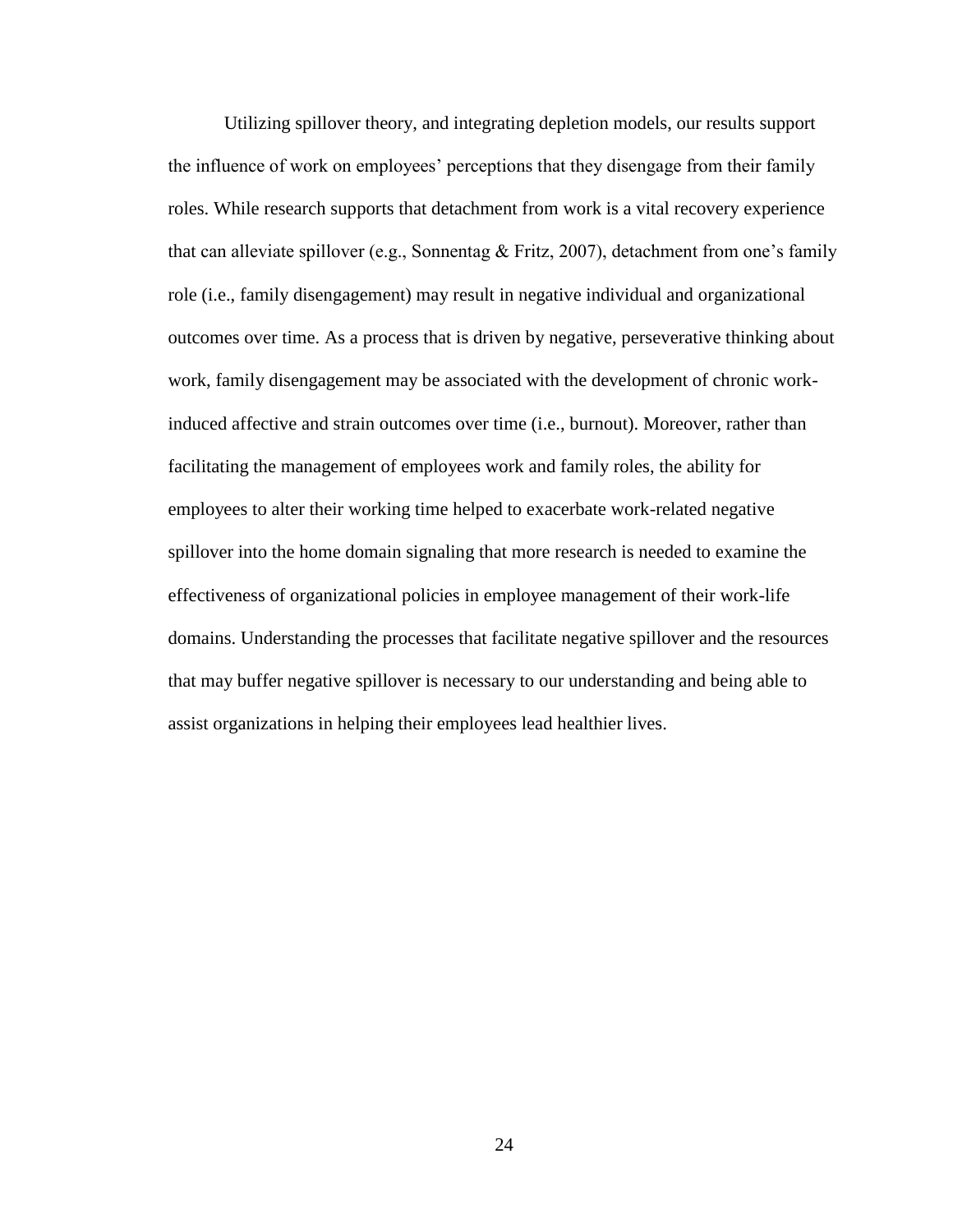#### **References**

- Ahmad, A. (2008). Job, family and individual factors as predictors of work-family conflict. *The Journal of Human Resource and Adult Learning*, *4*(1), 57-65.
- Allen, T. D., Herst, D. E., Bruck, C. S., & Sutton, M. (2000). Consequences associated with work-to-family conflict: a review and agenda for future research. *Journal of occupational health psychology*, *5*(2), 278-308.
- Allen, T. D., Johnson, R. C., Kiburz, K. M., & Shockley, K. M. (2013). Work–family conflict and flexible work arrangements: Deconstructing flexibility. *Personnel psychology*, *66*(2), 345-376.
- Ashforth, B. E., Kreiner, G. E., & Fugate, M. (2000). All in a day's work: Boundaries and micro role transitions. *Academy of Management Review*, *25*(3), 472-491.
- Boyar, S. L., Maertz Jr, C. P., & Pearson, A. W. (2005). The effects of work–family conflict and family–work conflict on nonattendance behaviors. *Journal of business Research*, *58*(7), 919-925.
- Burch, K. A., & Barnes-Farrell, J. L. (in press). When work is your passenger: Understanding the relationship between work and commuting safety behaviors. *Journal of occupational health psychology*.
- Carlson, D. S., Kacmar, K. M., & Williams, L. J. (2000). Construction and initial validation of a multidimensional measure of work–family conflict. *Journal of Vocational behavior*, *56*(2), 249-276.
- Clark, S. C. (2000). Work/family border theory: A new theory of work/family balance. *Human Relations*, *53*(6), 747-770.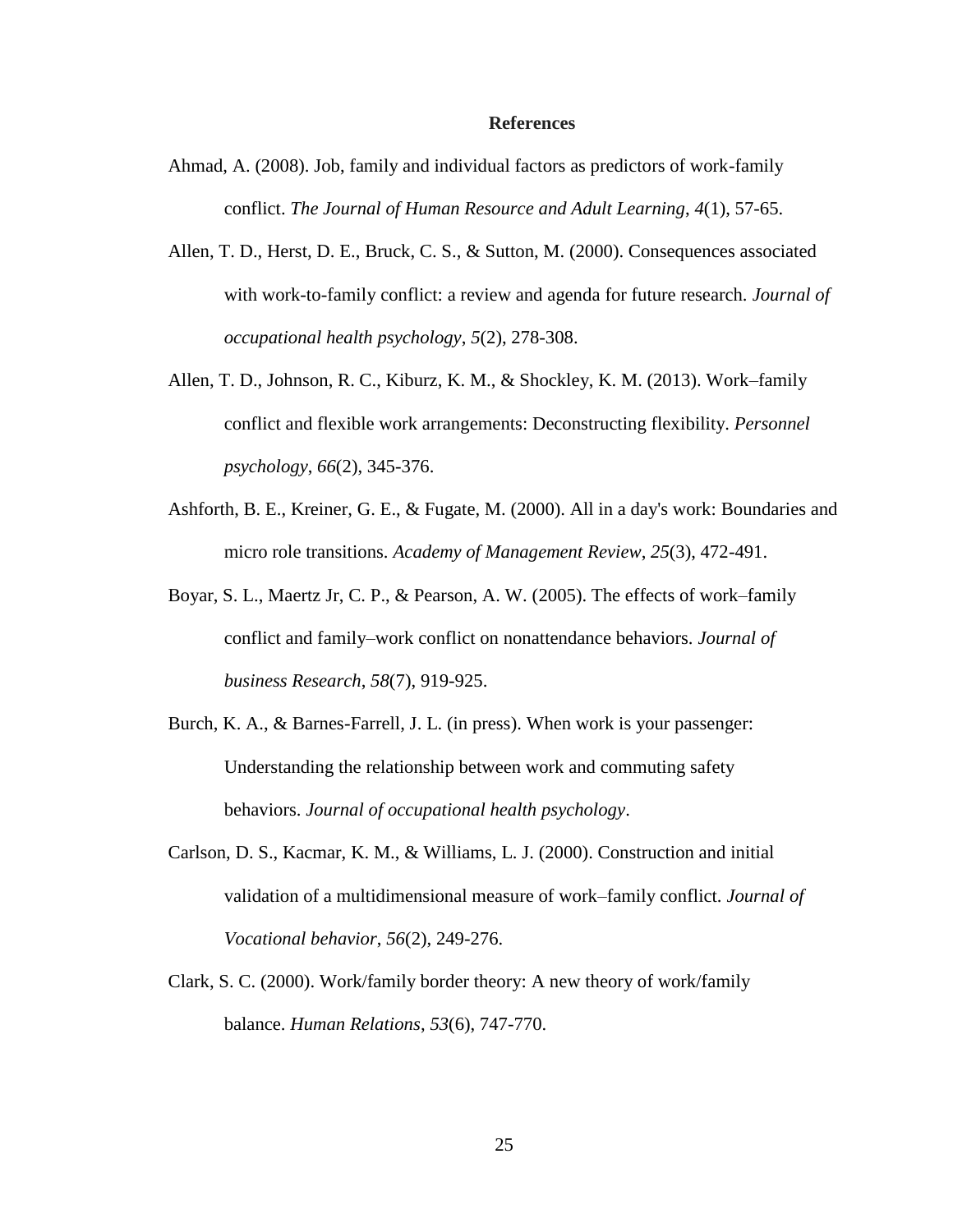- Cropley, M., Michalianou, G., Pravettoni, G., & Millward, L.J. (2012). The relation of post-work ruminative thinking with eating behavior. *Stress and Health, 28,* 23-30. doi: 10.1002/smi.1397
- Cropley, M. & Zijlstra, F.R.H. (2011). Work and rumination. In J. Langan-Fox & C.L. Cooper (Eds.), *Handbook of Stress in the Occupations* (pp. 487-501). Cheltenham, UK: Edward Elgar.
- Demsky, C. A., Ellis, A. M., & Fritz, C. (2014). Shrugging it Off: Does Psychological Disengagement from Work Mediate the Relationship Between Workplace Aggression and Work-Family Conflict?. *Journal of occupational health psychology*, *19*(2), 195.
- French, K. A., Butts, M. M., & Allen, T. D. (2016). Parent work conditions and adolescent core self-evaluations: Examining the effects of work resource drain and parent gender. *Journal of Business and Psychology*, *31*, 553-568.
- Fritz, C., & Sonnentag, S. (2006). Recovery, well-being, and performance-related outcomes: The role of workload and vacation experiences. *Journal of Applied Psychology*, *91*(4), 936-945.
- Frone, M. R. (2000). Work–family conflict and employee psychiatric disorders: The national comorbidity survey. *Journal of Applied psychology*, *85*(6), 888.
- Frone, M. R. (2003). Work-Family Balance. *Handbook of occupational health psychology*, 7, 143-162.
- Grandey, A. A. (2008). Emotions at work: A review and research agenda. In J. Barling  $\&$ C.L. Cooper (Eds) *Handbook of Organizational Behavior* (pp. 235-261). Sage.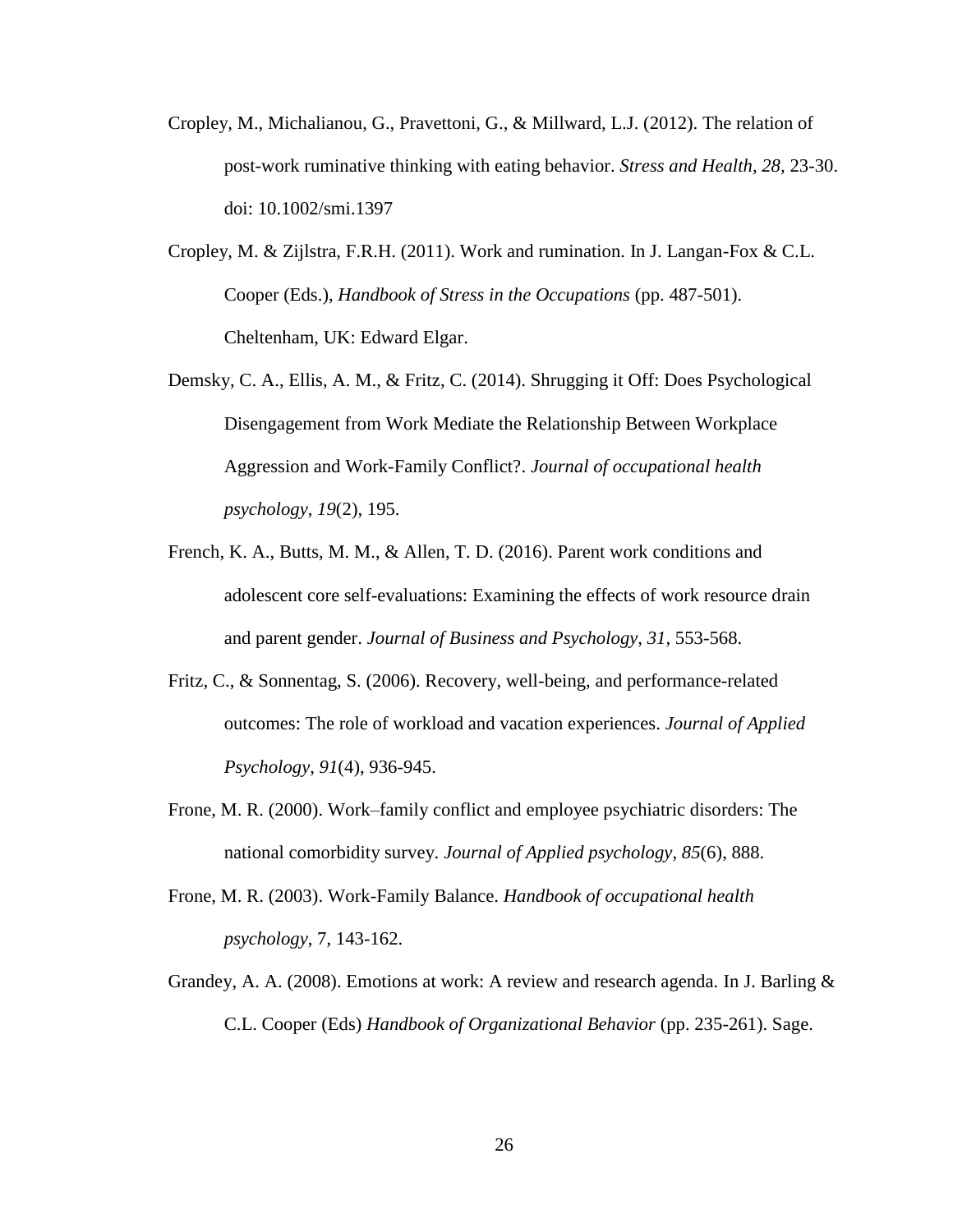- Grandey, A. A., & Cropanzano, R. (1999). The conservation of resources model applied to work–family conflict and strain. *Journal of vocational behavior*, *54*(2), 350- 370.
- Greenhaus, J.H., & Beutel, N.J. (1985). Sources of conflict between work and family roles. *Academy of Management Review 10*(1), 76–88.
- Hecht, T. D., & Allen, N. J. (2009). A longitudinal examination of the work–nonwork boundary strength construct. *Journal of Organizational Behavior*, *30*(7), 839-862.
- Hecht, T. D., & McCarthy, J. M. (2010). Coping with employee, family, and student roles: Evidence of dispositional conflict and facilitation tendencies. *Journal of Applied Psychology*, *95*(4), 631-647.
- Hobföll, S.E. (1989). Conservation of resources: A new attempt at conceptualizing stress. *American Psychologist, 44*(3), 513-524.
- Houlfort, N., Philippe, F. L., Bourdeau, S., & Leduc, C. (2018). A comprehensive understanding of the relationships between passion for work and work–family conflict and the consequences for psychological distress. *International Journal of Stress Management*, *25*(4), 313.
- Maertz Jr, C. P., & Boyar, S. L. (2011). Work-family conflict, enrichment, and balance under "levels" and "episodes" approaches. *Journal of Management*, *37*(1), 68-98.
- Michel, J. S., Kotrba, L. M., Mitchelson, J. K., Clark, M. A., & Baltes, B. B. (2011). Antecedents of work–family conflict: A meta‐analytic review. *Journal of Organizational Behavior*, *32*(5), 689-725.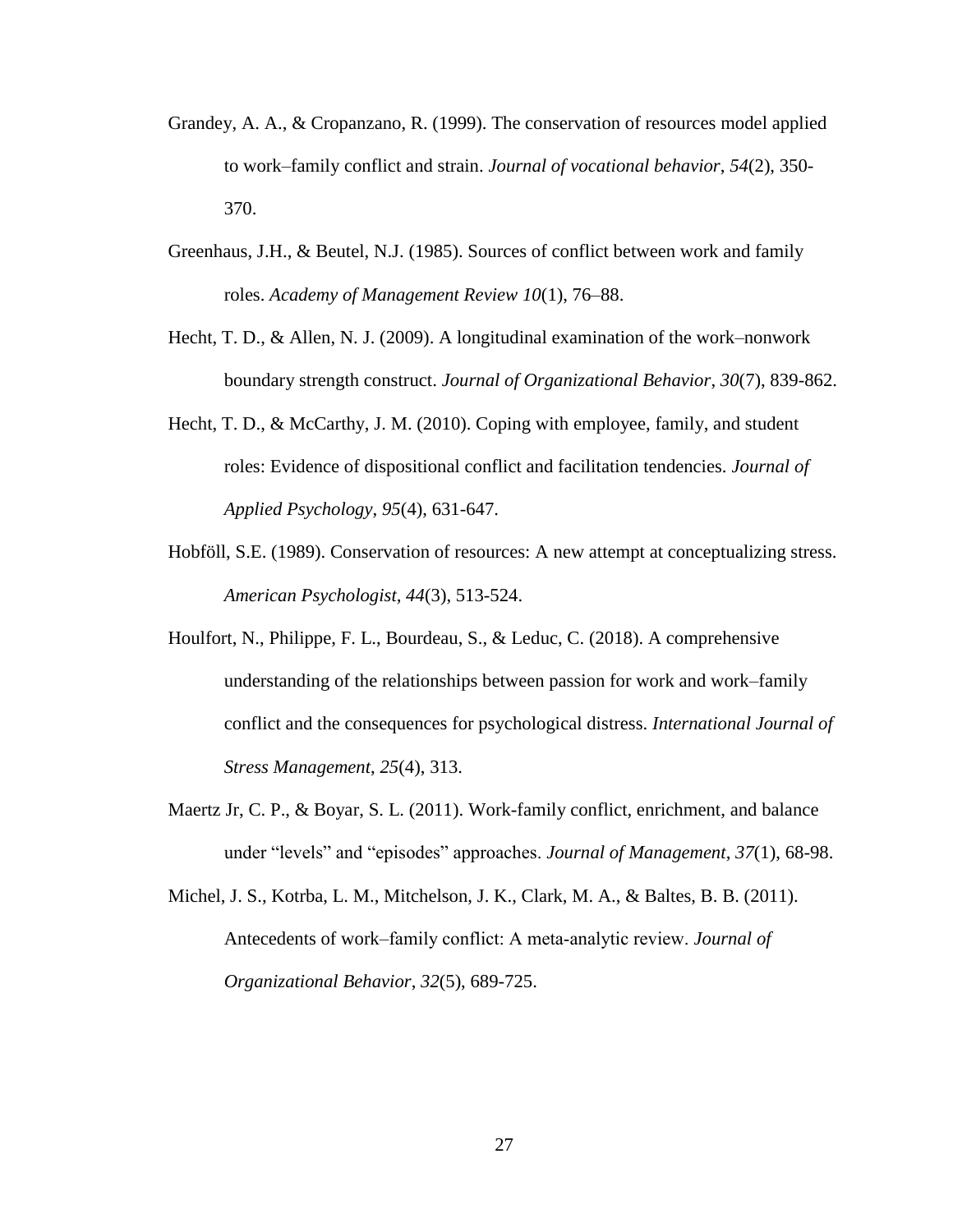- Netemeyer, R. G., Boles, J. S., & McMurrian, R. (1996). Development and validation of work–family conflict and family–work conflict scales. *Journal of Applied Psychology*, *81*(4), 400-410.
- Preacher, K. J., Rucker, D. D., & Hayes, A. F. (2007). Addressing moderated mediation hypotheses: Theory, methods, and prescriptions. *Multivariate behavioral research*, *42*(1), 185-227.
- Querstret, D., & Cropley, M. (2012). Exploring the relationship between work-related rumination, sleep quality, and work-related fatigue. *Journal of Occupational Health Psychology*, *17*(3), 341.
- Rebar, James (2019). *It's the Same, Only Different.* Society for Industrial Organizational Psychology. Retrieved from https://www.siop.org/Research-Publications/Itemsof-Interest/ArtMID/19366/ArticleID/1639/It%E2%80%99s-the-Same-Only-Different
- Repetti, R. L., & Wang, S. W. (2014). Employment and parenting. *Parenting*, *14*(2), 121- 132.
- Richman, A. L., Civian, J. T., Shannon, L. L., Jeffrey Hill, E., & Brennan, R. T. (2008). The relationship of perceived flexibility, supportive work–life policies, and use of formal flexible arrangements and occasional flexibility to employee engagement and expected retention. *Community, Work and Family*, *11*(2), 183-197.
- Sanz-Vergel, A. I., Demerouti, E., Bakker, A. B., & Moreno-Jiménez, B. (2011). Daily detachment from work and home: The moderating effect of role salience. *Human Relations*, *64*(6), 775-799.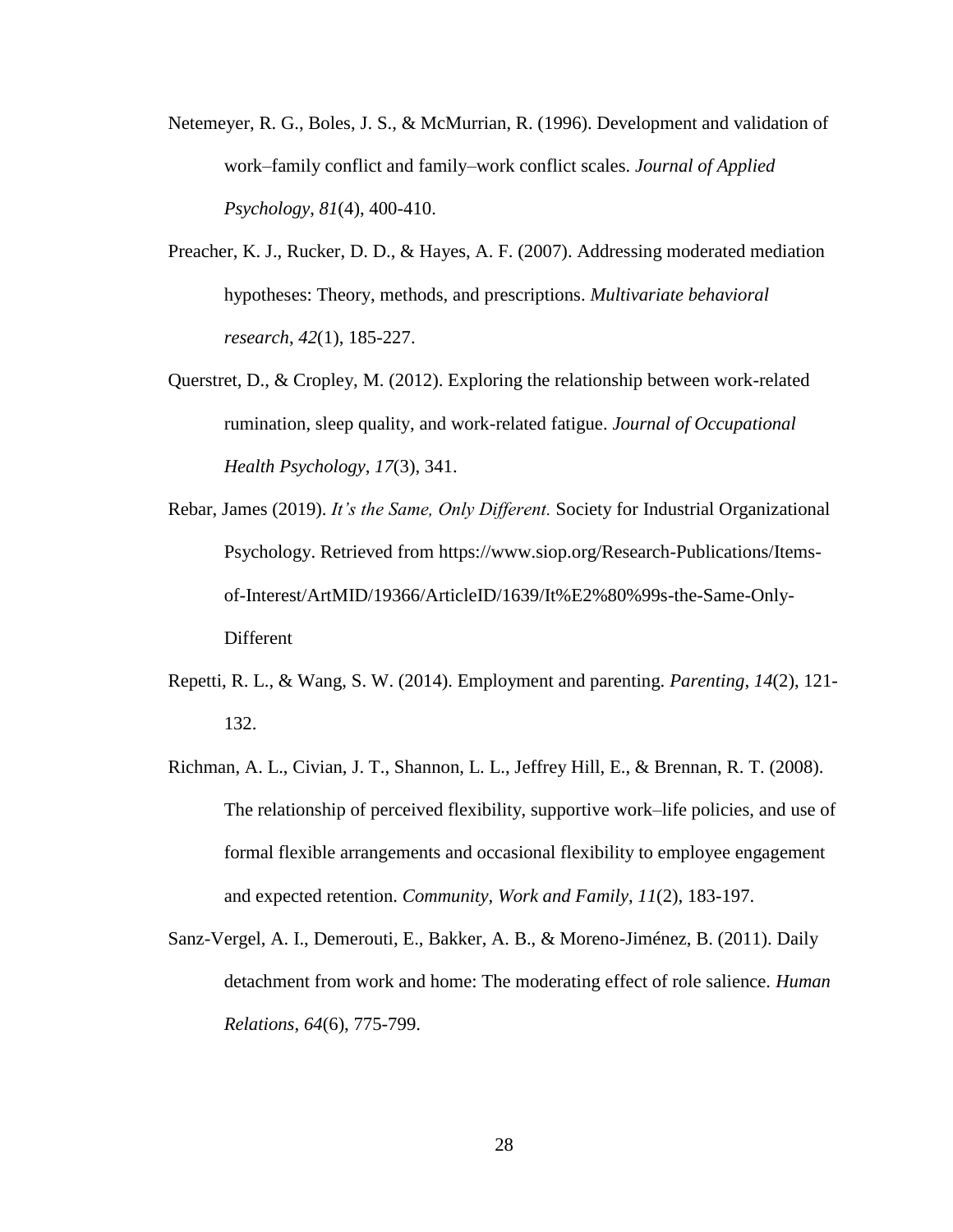- Sonnentag, S., & Bayer, U. V. (2005). Switching off mentally: predictors and consequences of psychological detachment from work during off-job time. *Journal of Occupational Health Ppsychology*, *10*(4), 393.
- Sonnentag, S., & Fritz, C. (2007). The Recovery Experience Questionnaire: development and validation of a measure for assessing recuperation and unwinding from work. *Journal of occupational health psychology*, *12*(3), 204-221.
- Sonnentag, S., & Kruel, U. (2006). Psychological detachment from work during off-job time: The role of job stressors, job involvement, and recovery-related selfefficacy. *European Journal of Work and Organizational Psychology*, *15*(2), 197- 217.
- Tausig, M., & Fenwick, R. (2001). Unbinding time: Alternate work schedules and worklife balance. *Journal of family and economic issues*, *22*(2), 101-119.
- Weiss, H.M., & Cropanzano, R. (1996). Affective events theory: A theoretical discussion of the structure, causes, and consequences of affective experiences at work. *Research in Organizational Behavior, 18*, 1 – 74.
- Wilensky, H. (1960). Work, careers, and social integration. *International Social Science Journal, 12,* 543-560.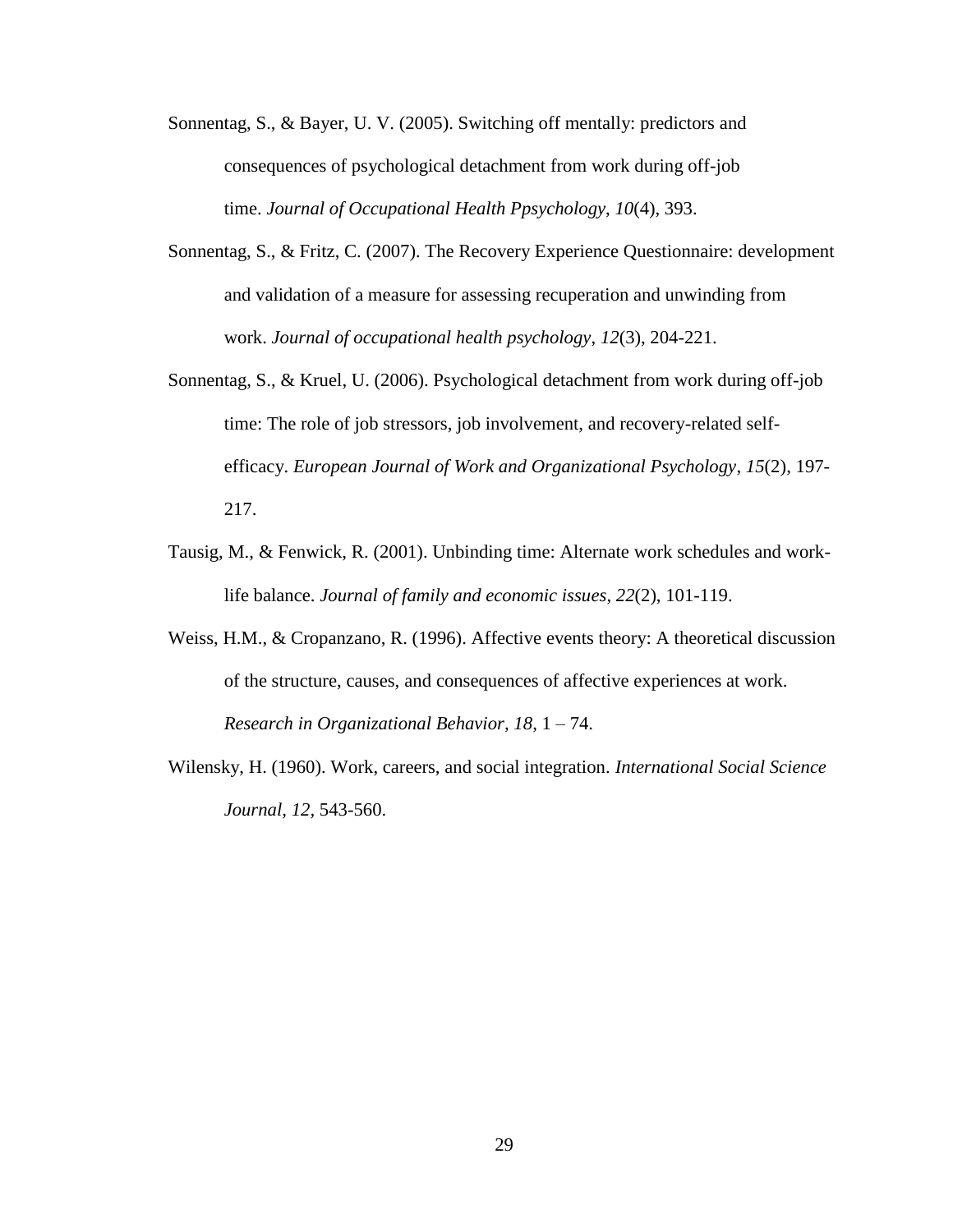# **APPENDIX A**

# Survey Codebook

<span id="page-34-0"></span>

| <b>Work-Related Affective Rumination (4)</b>                                                                                                                                                               |                                                                                                |                         |  |  |  |  |  |
|------------------------------------------------------------------------------------------------------------------------------------------------------------------------------------------------------------|------------------------------------------------------------------------------------------------|-------------------------|--|--|--|--|--|
| REFERENCE: Cropley, M., Michalianou, G., Pravettoni, G., & Millward, L.J. (2008). The                                                                                                                      |                                                                                                |                         |  |  |  |  |  |
| relation of post-work ruminative thinking with eating behavior. Stress and Health, 28, 23-30.                                                                                                              |                                                                                                |                         |  |  |  |  |  |
| <b>INSTRUCTIONS:</b> Please think about your typical commute home and indicate the following.                                                                                                              |                                                                                                |                         |  |  |  |  |  |
| Var. Name                                                                                                                                                                                                  | <b>Question</b>                                                                                | <b>Response scale</b>   |  |  |  |  |  |
| Aff_Rum1                                                                                                                                                                                                   | I am annoyed by thinking about work-related issues.                                            | $0 = no$                |  |  |  |  |  |
| Aff_Rum2                                                                                                                                                                                                   | I am irritated by work-related issues.                                                         | $1 = yes$               |  |  |  |  |  |
| Aff_Rum3                                                                                                                                                                                                   | I become fatigued by thinking about work-related issues.                                       |                         |  |  |  |  |  |
| Aff_Rum4                                                                                                                                                                                                   | I am troubled by work-related issues.                                                          |                         |  |  |  |  |  |
|                                                                                                                                                                                                            | <b>Family Disengagement (3)</b>                                                                |                         |  |  |  |  |  |
|                                                                                                                                                                                                            | <b>REFERENCE:</b> Anna Banana.                                                                 |                         |  |  |  |  |  |
|                                                                                                                                                                                                            | <b>INSTRUCTIONS:</b> Please think about the time you spend with your family and indicate your  |                         |  |  |  |  |  |
| response to the following:                                                                                                                                                                                 |                                                                                                |                         |  |  |  |  |  |
| Var. Name                                                                                                                                                                                                  |                                                                                                | <b>Response Scale</b>   |  |  |  |  |  |
| FamDis1                                                                                                                                                                                                    | I have a hard time forgetting about work                                                       | $1 =$ strongly disagree |  |  |  |  |  |
| FamDis2                                                                                                                                                                                                    | I often think about work                                                                       | $2 =$ disagree          |  |  |  |  |  |
| FamDis3                                                                                                                                                                                                    | I am easily distracted by work                                                                 | $3$ = neutral           |  |  |  |  |  |
|                                                                                                                                                                                                            |                                                                                                |                         |  |  |  |  |  |
|                                                                                                                                                                                                            |                                                                                                | $5 =$ strongly agree    |  |  |  |  |  |
|                                                                                                                                                                                                            | <b>Strain-Based Work-to-Family Conflict (3)</b>                                                |                         |  |  |  |  |  |
| REFERENCE: Carlson, D., Kacmar, K.M., & Williams, L. (2000). Construction and initial<br>validation of a multidimensional measure of work-family conflict. Journal of Vocational<br>Behavior, 56, 249-276. |                                                                                                |                         |  |  |  |  |  |
|                                                                                                                                                                                                            | <b>INSTRUCTIONS:</b> How often have you experienced each of the situations listed below in the |                         |  |  |  |  |  |
| PAST MONTH?                                                                                                                                                                                                |                                                                                                |                         |  |  |  |  |  |
| Work is defined as any activity related to your job, including the time you spend at your work                                                                                                             |                                                                                                |                         |  |  |  |  |  |
| site, commuting, and working while at home.                                                                                                                                                                |                                                                                                |                         |  |  |  |  |  |
| Var. Name                                                                                                                                                                                                  | <b>Question</b>                                                                                | <b>Response Scale</b>   |  |  |  |  |  |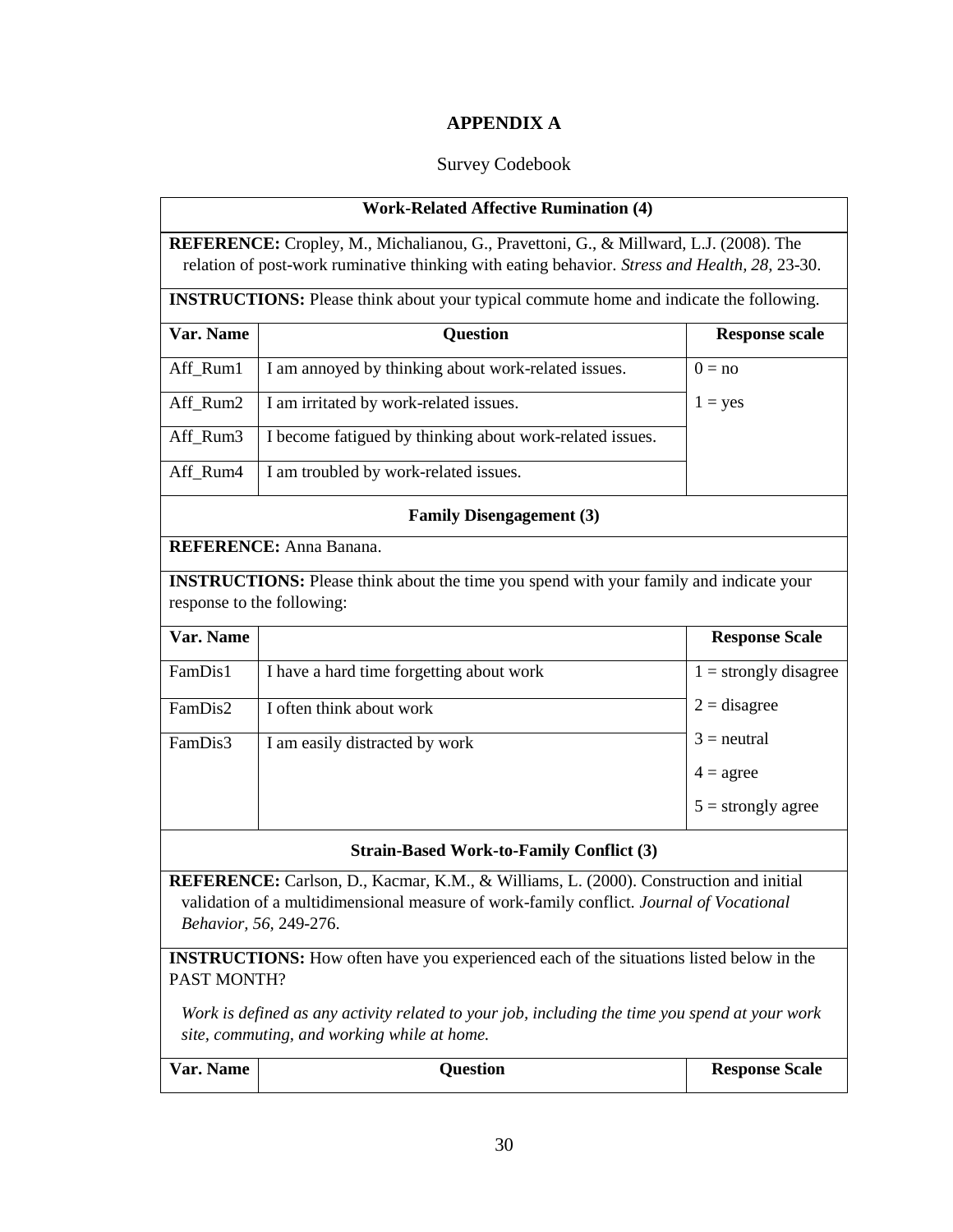| WFC4                                                  | When I get home from work I am too frazzled to participate<br>in family activities/responsibilities.         |                                   |  |  |  |  |  |
|-------------------------------------------------------|--------------------------------------------------------------------------------------------------------------|-----------------------------------|--|--|--|--|--|
| WFC5                                                  | I am so emotionally drained when I get home from work<br>that it prevents me from contributing to my family. | $2 =$ rarely<br>$3 =$ sometimes   |  |  |  |  |  |
| WFC6                                                  | Due to all the pressures at work, when I come home I am<br>too stressed to do the things I enjoy.            | $4 =$ often<br>$5 = a$ great deal |  |  |  |  |  |
| <b>Flexible Work Arrangements (1)</b>                 |                                                                                                              |                                   |  |  |  |  |  |
| <b>REFERENCE:</b> Thomas & Ganster (1995)             |                                                                                                              |                                   |  |  |  |  |  |
| <b>INSTRUCTIONS:</b> Please respond to the following: |                                                                                                              |                                   |  |  |  |  |  |
| Var. Name                                             | <b>Question</b>                                                                                              | <b>Response Scale</b>             |  |  |  |  |  |
| FlexTime2                                             | "Are you allowed to choose your own starting and quitting<br>times within some range of hours?"              | $0 = no$<br>$1 = yes$             |  |  |  |  |  |